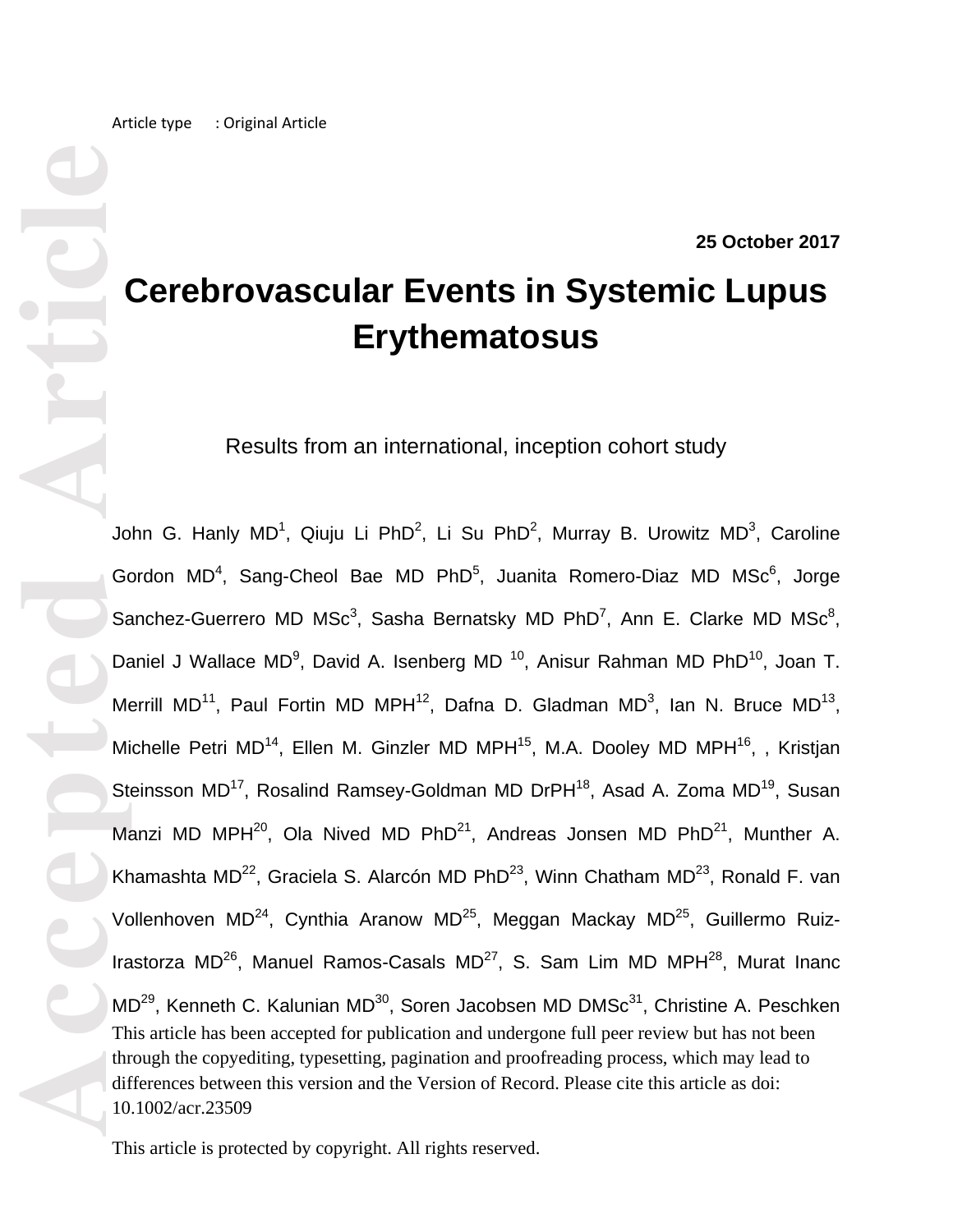$MD^{32}$ , Diane L. Kamen MD<sup>33</sup>, Anca Askanase MD MPH<sup>34</sup>, Chris Theriault MSc<sup>35</sup>, Vernon Farewell PhD<sup>2</sup>

## **Institutions:**

<sup>1</sup>Division of Rheumatology, Department of Medicine and Department of Pathology, Queen Elizabeth II Health Sciences Centre and Dalhousie University, Halifax, Nova Scotia, Canada;

<sup>2</sup>MRC Biostatistics Unit, Institute of Public Health, University of Cambridge, Cambridge,

<sup>3</sup>Centre for Prognosis Studies in the Rheumatic Diseases, Toronto Western Hospital and University of Toronto, ON, Canada;

<sup>4</sup>Rheumatology Research Group, School of Immunity and Infection, College of Medical and Dental Sciences, University of Birmingham, Birmingham, UK;

<sup>5</sup>Department of Rheumatology, Hanyang University Hospital for Rheumatic Diseases, Seoul, Korea;

<sup>6</sup>Instituto Nacional de Ciencias Medicas y Nutrición, Mexico City, Mexico;

<sup>7</sup>Division of Rheumatology, Department of Medicine, McGill University, Montreal, Quebec, Canada; <sup>8</sup>Division of Rheumatology, Cumming School of Medicine, University of Calgary, Alberta, Canada;

<sup>9</sup>Cedars-Sinai/David Geffen School of Medicine at UCLA, Los Angeles, CA, USA;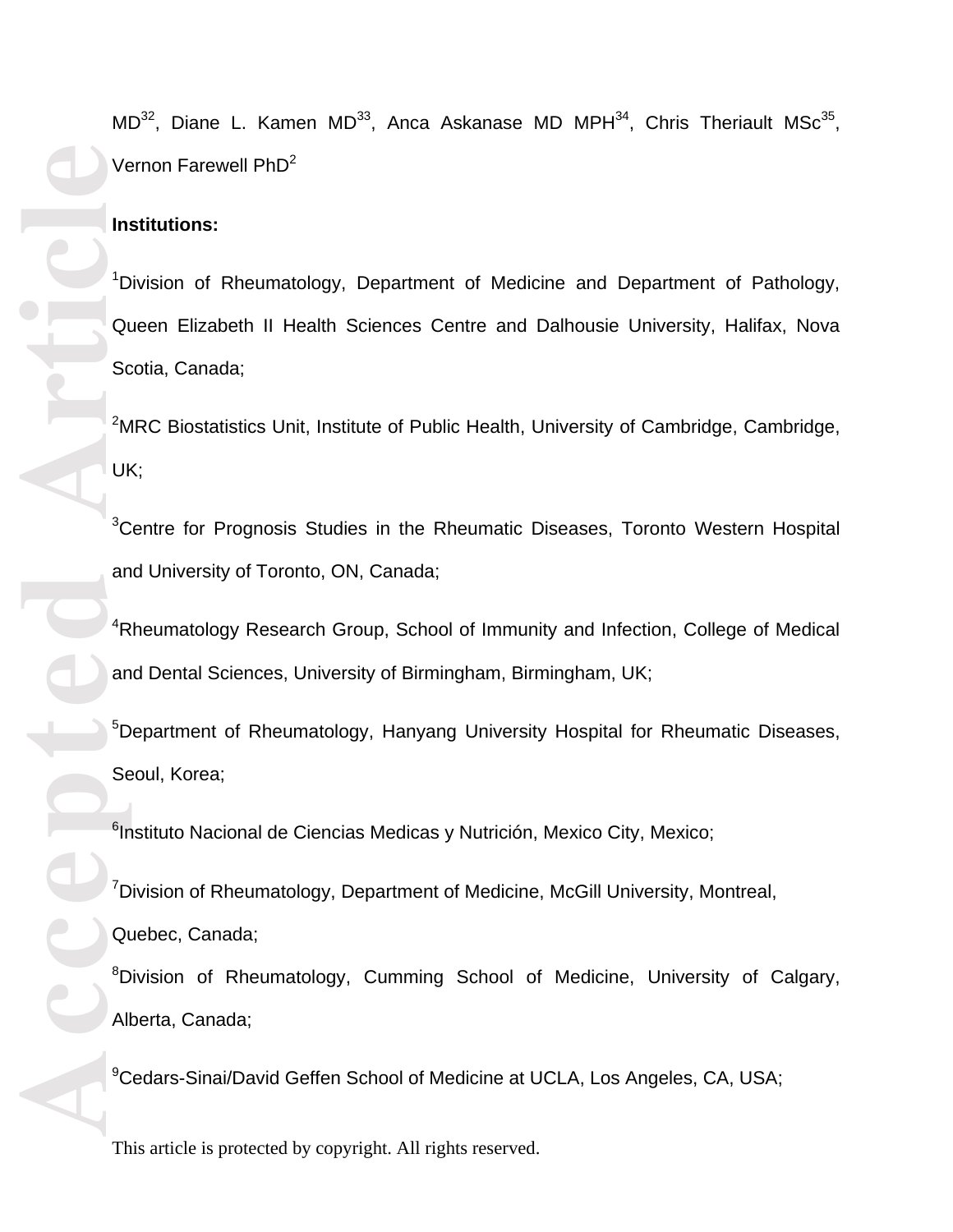<sup>10</sup>Centre for Rheumatology, Department of Medicine, University College London, UK; <sup>11</sup>Department of Clinical Pharmacology, Oklahoma Medical Research Foundation, Oklahoma City, OK, USA;

<sup>12</sup>Division of Rheumatology, Centre Hospitalier Universitaire de Québec et Université Laval, Quebec City, Canada;

<sup>13</sup>Arthritis Research UK Epidemiology Unit, Institute of Inflammation and Repair, Manchester Academic Health Sciences Centre, The University of Manchester, Manchester, UK; and NIHR Manchester Musculoskeletal Biomedical Research Unit, Central Manchester University Hospitals NHS Foundation Trust, Manchester Academic Health Science Centre;

<sup>14</sup>Division of Rheumatology, Johns Hopkins University School of Medicine, Baltimore, MD, USA;

<sup>15</sup>Department of Medicine, SUNY Downstate Medical Center, Brooklyn, NY, USA;

<sup>16</sup>Thurston Arthritis Research Center, University of North Carolina, Chapel Hill, NC, USA;

<sup>17</sup>Center for Rheumatology Research, Landspitali University hospital, Reykjavik, Iceland;

<sup>18</sup>Northwestern University and Feinberg School of Medicine, Chicago, IL, USA;

<sup>19</sup> Lanarkshire Centre for Rheumatology, Hairmyres Hospital, East Kilbride, Scotland UK;

<sup>20</sup> Lupus Center of Excellence, Allegheny Health Network, Pittsburgh, PA, USA;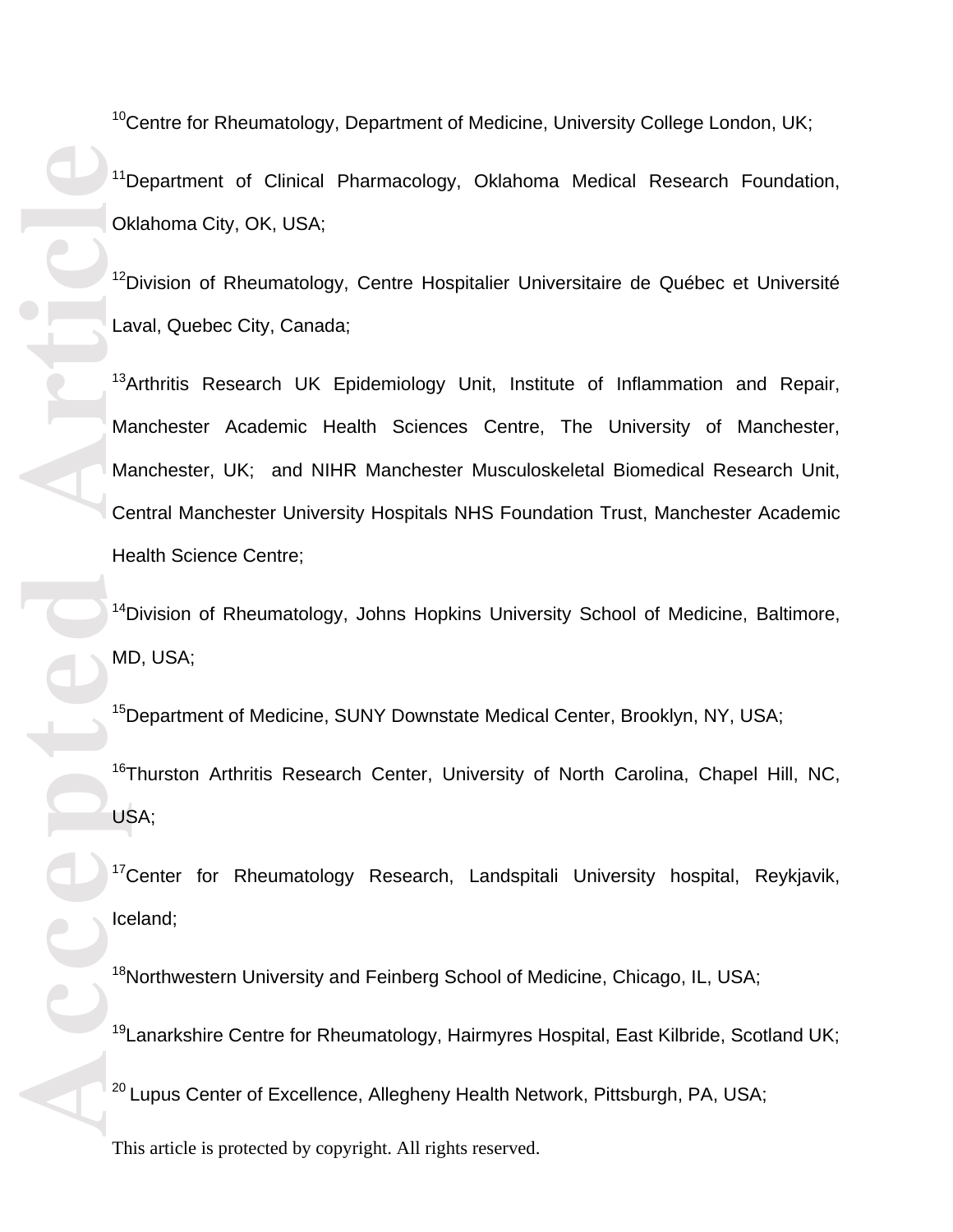$21$ Department of Clinical Sciences Lund, Rheumatology, Lund University, Lund, Sweden.

 $22$ Lupus Research Unit, The Rayne Institute, St Thomas' Hospital, King's College London School of Medicine, UK, London, UK;

 $23$ Department of Medicine, University of Alabama at Birmingham, Birmingham, AL, USA;  $24$ Unit for clinical therapy research (ClinTRID), Karolinska Institute, Stockholm, Sweden; <sup>25</sup>Feinstein Institute for Medical Research, Manhasset, NY, USA;

<sup>26</sup>Autoimmune Diseases Research Unit, Department of Internal Medicine, BioCruces Health Research Institute, Hospital Universitario Cruces, University of the Basque Country, Barakaldo, Spain;

<sup>27</sup> Josep Font Autoimmune Diseases Laboratory, IDIBAPS, Department of Autoimmune Diseases, Hospital Clínic, Barcelona, Spain;

<sup>28</sup>Emory University School of Medicine, Division of Rheumatology, Atlanta, Georgia, USA

<sup>29</sup>Division of Rheumatology, Department of Internal Medicine, Istanbul Medical Faculty, Istanbul University, Istanbul, Turkey;

<sup>30</sup>UCSD School of Medicine, La Jolla, CA, USA;

<sup>31</sup>Department of Rheumatology, Rigshospitalet, Copenhagen University Hospital, Blegdamsvej 9, 2100, Copenhagen, Denmark;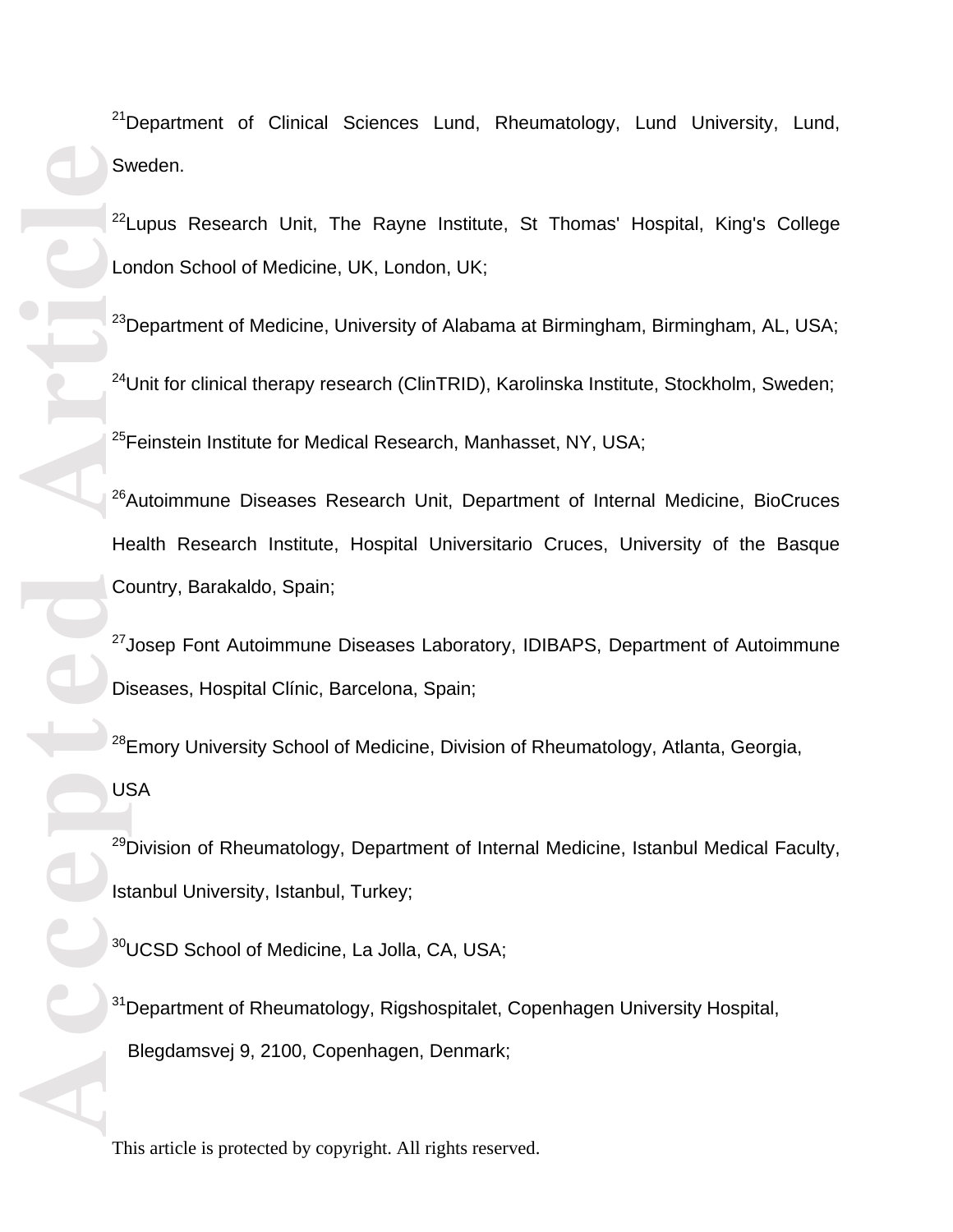<sup>32</sup>University of Manitoba, Winnipeg, Manitoba, Canada;

<sup>33</sup>Medical University of South Carolina, Charleston, South Carolina, USA;

<sup>34</sup>Hospital for Joint Diseases, NYU, Seligman Centre for Advanced Therapeutics, New York NY;

<sup>35</sup>Department of Medicine, Queen Elizabeth II Health Sciences Centre and Dalhousie University, Halifax, Nova Scotia, Canada.

# **Financial support:**

John.G. Hanly (Canadian Institutes of Health Research grant MOP-88526)

Dr. Sang-Cheol Bae's work was supported in part by an unrestricted grant (Hanyang University 201600000001387).

Dr. Caroline Gordon's work was supported by Lupus UK and the NIHR /Wellcome Trust Clinical Research Facility

The Hopkins Lupus Cohort is supported by the NIH (grant AR43727 and 69572).

The Montreal General Hospital Lupus Clinic is partially supported by the Singer Family Fund for Lupus Research.

Dr. Clarke holds The Arthritis Society Chair in Rheumatic Diseases at the University of Calgary.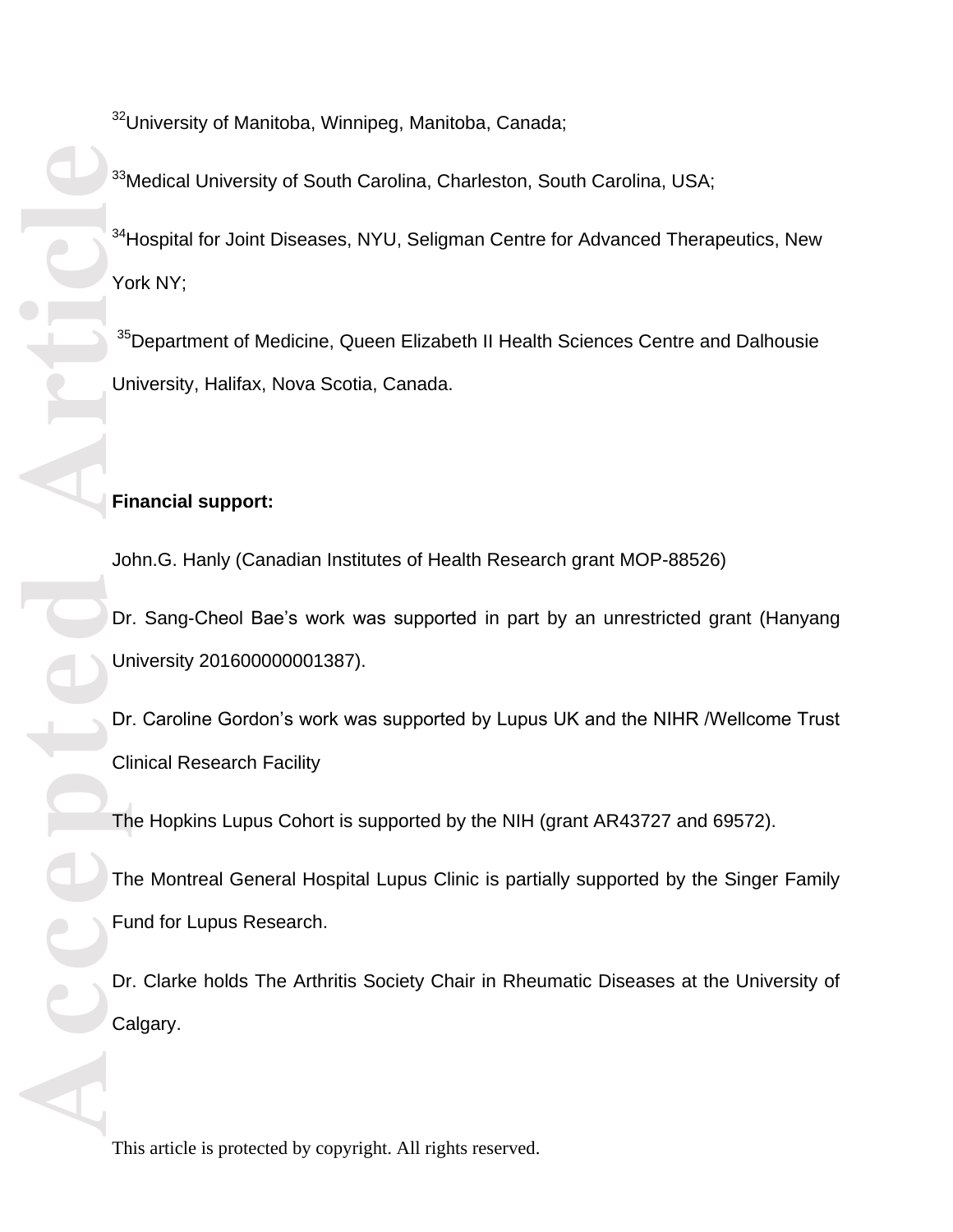Accepted **Article**<br> **Article**<br> **Article**<br> **Article**<br> **Article**<br> **Article**<br> **Article**<br> **Article**<br> **Article**<br> **Article**<br> **Article**<br> **Bic**<br> **Bic**<br> **Dr**<br> **Re**<br> **Dr**<br> **Dr**<br> **Dr**<br> **Dr**<br> **Dr**<br> **Dr**<br> **Dr**<br> **Dr**<br> **Dr**<br> **Dr**<br> **Dr**<br>

Dr. Paul R. Fortin presently holds a tier 1 Canada Research Chair on Systemic Autoimmune Rheumatic Diseases at Université Laval, and part of this work was done while he was still holding a Distinguished Senior Investigator of The Arthritis Society.

Dr. Bruce is supported by Arthritis Research UK, the National Institute for Health Research Biomedical Research Unit Funding Scheme and The NIHR Manchester Biomedical Research Centre and the NIHR/Wellcome Trust Clinical Research Facility at Central Manchester Foundation Trust. The views expressed in this publication are those of the author(s) and not necessarily those of the NHS, the National Institute for Health Research or the Department of Health.

Dr. Soren Jacobsen is supported by the Danish Rheumatism Association (A1028) and the Novo Nordisk Foundation (A05990).

Dr. Ramsey-Goldman's work was supported by the NIH (grants 5UL1TR001422-02, formerly 8UL1TR000150 and UL-1RR-025741, K24-AR-02318, and P60AR064464 formerly P60-AR-48098).

Dr. Mary Anne Dooley's work was supported by the NIH grant RR00046.

Dr. Ruiz-Irastorza is supported by the Department of Education, Universities and Research of the Basque Government.

Drs. Li Su and Vernon Farewell's work was supported by MRC (UK) funding U105261167.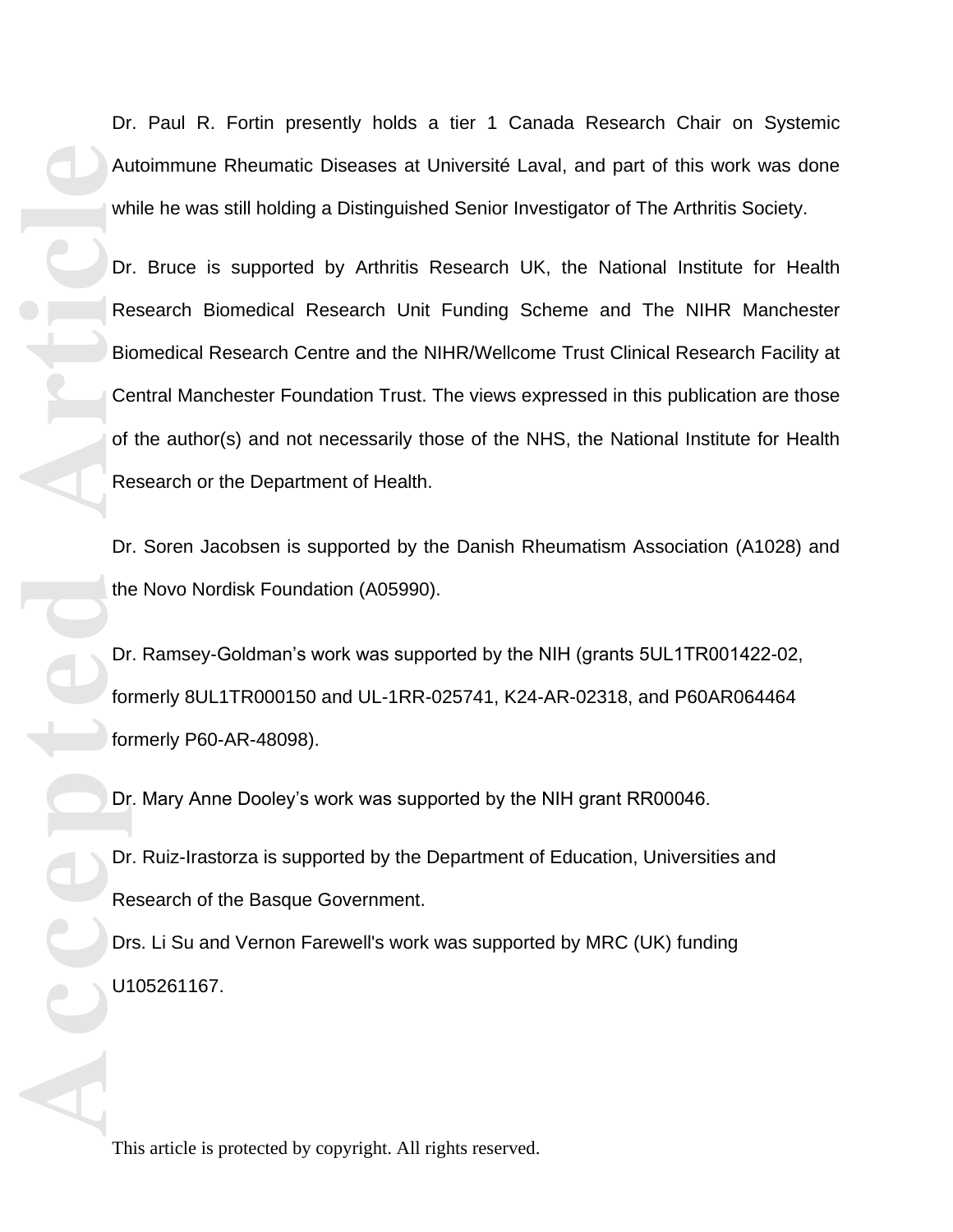RE<br> **Article**<br> **Article**<br> **Article**<br> **Article**<br> **Article**<br> **Article**<br> **Article**<br> **Article**<br> **Article**<br> **Article**<br> **Article**<br> **Article**<br> **Article**<br> **Article**<br> **Article**<br> **Article**<br> **Article**<br> **Article** 

**Address Correspondence and Reprints to:** Dr. John G Hanly, Division of Rheumatology, Nova Scotia Rehabilitation Centre (2<sup>nd</sup> Floor), 1341 Summer Street, Halifax, Nova Scotia, Canada, B3H 4K4.

Telephone: (902) 473 3818; Fax: (902) 473 7019;

Email: john.hanly@nshealth.ca

**Key words:** Systemic lupus erythematosus, Cerebrovascular events, Inception cohort, Outcomes research

#### **Abstract**

**Objective:** To determine the frequency, associations and outcomes of cerebrovascular events (CerVEs) in a multi-ethnic/racial, prospective, SLE disease inception cohort.

**Methods:** Patients were assessed annually for 19 neuropsychiatric (NP) events including 5 types of CerVEs: (i) Stroke; (ii) Transient ischemia; (iii) Chronic multifocal ischemia; (iv) Subarachnoid/intracranial hemorrhage; (v) Sinus thrombosis. Global disease activity (SLEDAI-2K), SLICC/ACR damage index (SDI) and SF-36 scores were collected. Time to event, linear and logistic regressions and multi-state models were used as appropriate.

**Results:** Of 1,826 SLE patients, 88.8% were female, 48.8% Caucasian, mean $\pm$ SD age  $35.1\pm13.3$  years, disease duration  $5.6\pm4.2$  months and follow-up  $6.6\pm4.1$  years. CerVEs were the fourth most frequent NP event: 82/1,826 (4.5%) patients had 109 events, 103/109 (94.5%) were attributed to SLE and 44/109 (40.4%) were identified at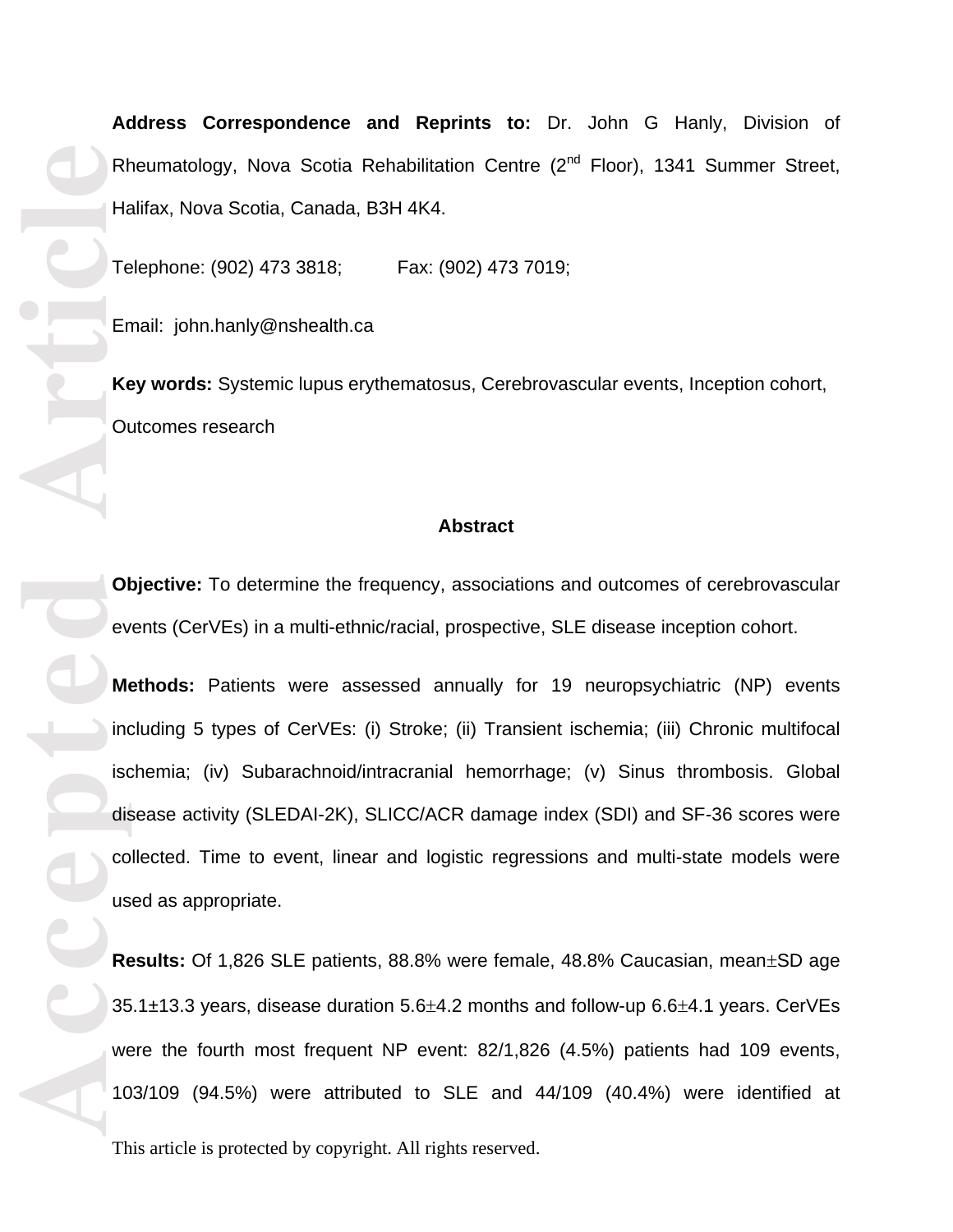**Article Control Control Control Control Control Control Control Control Control Control Control Control Control Control Control Control Control Control Control Control Control Control Control Control Control Control Contr** enrollment. The predominant events were stroke [60/109 (55.0%)] and transient ischemia [28/109 (25.7%)]. CerVEs were associated with other NP events attributed to SLE (HR (95% CI): (3.16; 1.73-5.75) (p<0.001), non-SLE NP (2.60; 1.49-4.51) (p<0.001), African ancestry at US SLICC sites (2.04; 1.01-4.13) (p=0.047) and organ damage (p=0.041). Lupus anticoagulant increased the risk of first stroke and sinus thrombosis [2.23 (1.11, 4.45) p=.024] and TIA [3.01 (1.15, 7.90) p=0.025]. Physician assessment indicated resolution or improvement in the majority but patients reported sustained reduction in SF-36 summary and subscale scores following CerVEs (P<0.0001).

**Conclusion:** CerVEs, the fourth most frequent NP event in SLE, are usually attributable to lupus. In contrast to good physician reported outcomes, patients report a sustained reduction in health-related quality of life following CerVEs.

# **Significance and Innovation**

- $\triangleright$  A large, international, multi-ethnic/racial, disease inception cohort of SLE patients was established for the study of clinical outcomes and pathogenic mechanisms of nervous system disease.
- $\triangleright$  In this study we report on the frequency, attribution, clinical and autoantibody associations of all cerebrovascular events in 1,826 SLE patients with a mean followup pf 6.6 years.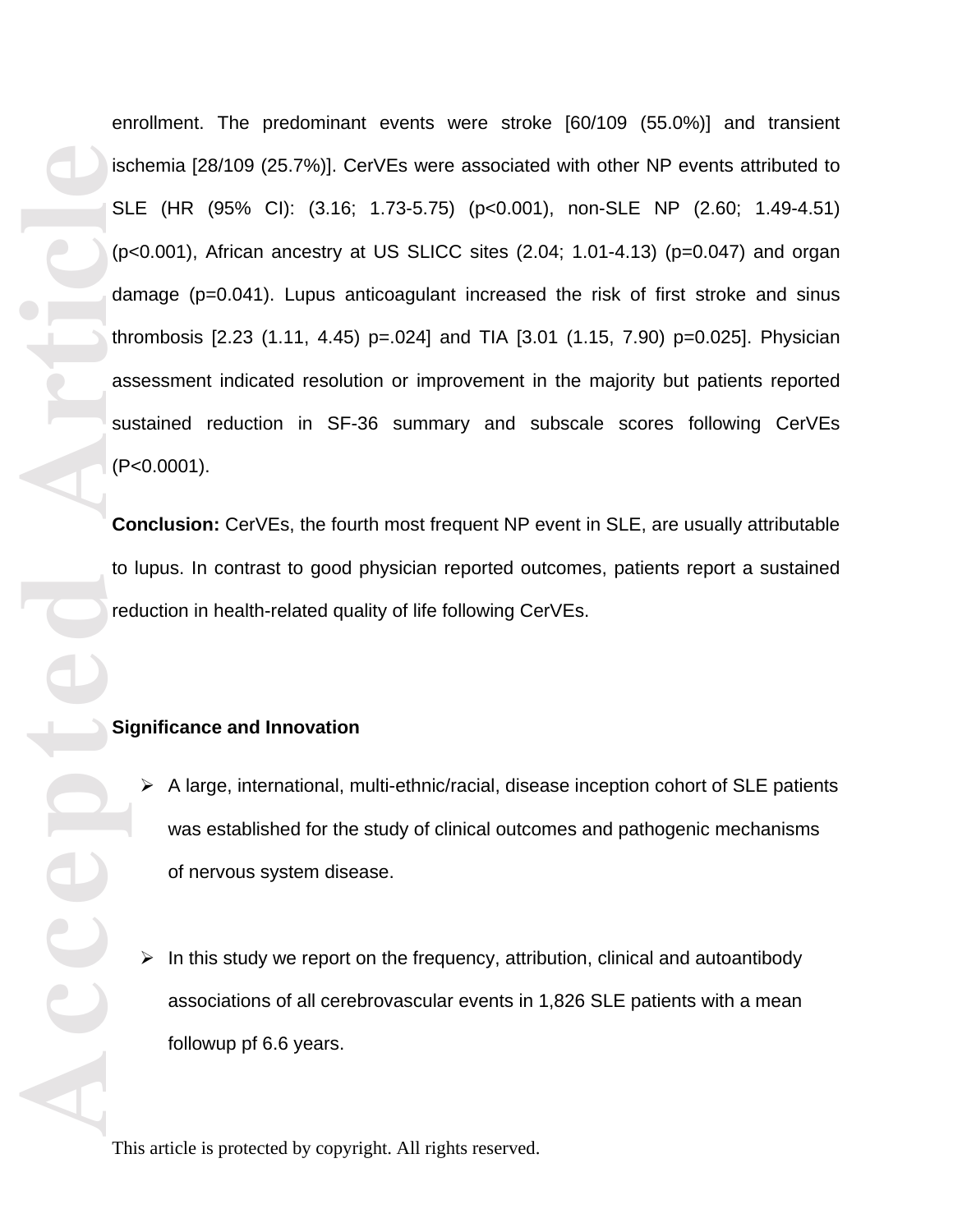- $\triangleright$  The most frequent cerebrovascular events were stroke and transient ischemia, the majority of which were attributable to SLE rather than atherosclerosis or other causes.
- $\triangleright$  Cerebrovascular events were associated with a significant and sustained reduction in patient self-report health related quality of life even when adjusted for potential confounders.

Neuropsychiatric (NP) events are frequent in patients with systemic lupus erythematosus (SLE)<sup>1-5</sup>. The attribution of individual NP events to SLE and non-SLE causes is challenging. Approximately one-third of all NP events are directly attributed to SLE, although the attribution rate varies between individual manifestations $6$ . Regardless of attribution, NP events are associated with a negative impact on health-related quality of life (HRQoL) in both cross-sectional<sup>6</sup> and longitudinal<sup>7</sup> studies. Thus, improving clinical outcomes in SLE patients must include identification, causal attribution and treatment of NP events. In the absence of controlled clinical trials, large observational cohort studies with careful documentation of NP events and their attribution, treatment and outcomes provides insight into this complex aspect of SLE.

Vascular disease, including involvement of the cerebral circulation, is a frequent cause of morbidity and mortality in SLE. Cerebrovascular events (CerVEs) are reported in 5- 18% of patients in previous cohort studies  $2-5,8$ . . Potential etiologies include procoagulant factors due to SLE (e.g. antiphospholipid antibodies, endothelial activation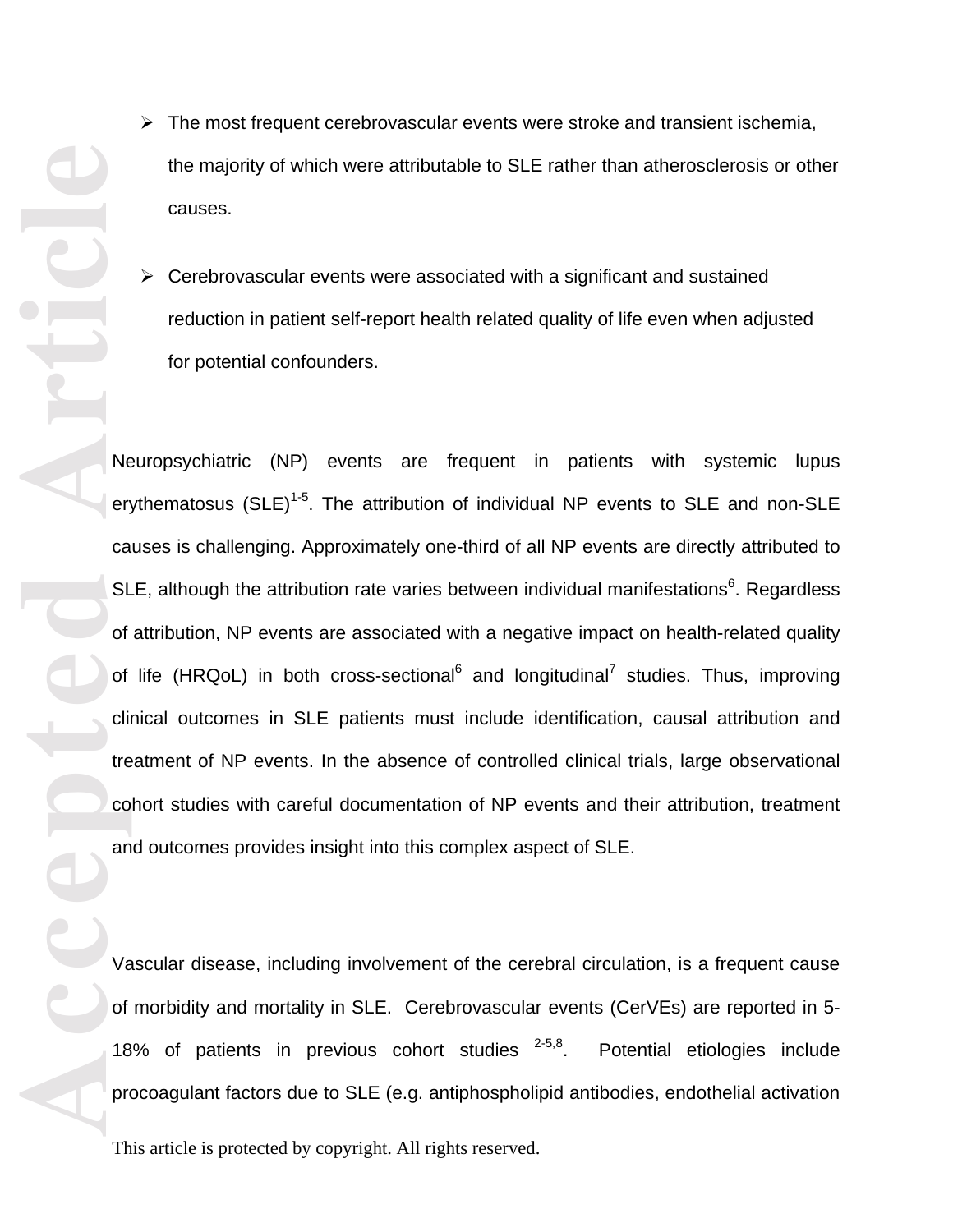**Accepted Article**<br> **Accepted**<br> **Article**<br> **Article**<br> **Article**<br> **Article**<br> **Article**<br> **Article**<br> **Article**<br> **Article**<br> **Article**<br> **Article**<br> **Article**<br> **Article**<br> **Article**<br> **Article**<br> **Article**<br> **Article**<br> **Article** hypertension, hyperlipidemia and SLE itself). The relative contribution of these factors and the outcome of clinical CerVEs in a general lupus population have not been well documented. In the present study, we determined the frequency, characteristics, clinical and autoantibody associations and outcome assessed by physicians and patients of CerVEs in a large, multi-ethnic/racial, prospective, inception cohort of SLE patients. **Patients and Methods Research study network:** The study was conducted by the Systemic Lupus International Collaborating Clinics (SLICC)<sup>9</sup>, a network of 38 investigators in 36 academic medical centers in 12 countries. Data were collected per protocol at enrollment and annually, submitted to the coordinating centre in Halifax, Nova Scotia, Canada and entered into a centralized Access database. Appropriate procedures ensured data quality, management and security. The Nova Scotia Health Authority central zone Research Ethics Board, Halifax, and each of the participating centers' institutional research ethics review boards approved the study.

Patients: Patients fulfilled the ACR SLE classification criteria for SLE<sup>10</sup>, the date of which was used as the date of diagnosis, and provided written informed consent.

and vasculitis) and factors which promote accelerated atherosclerosis (e.g.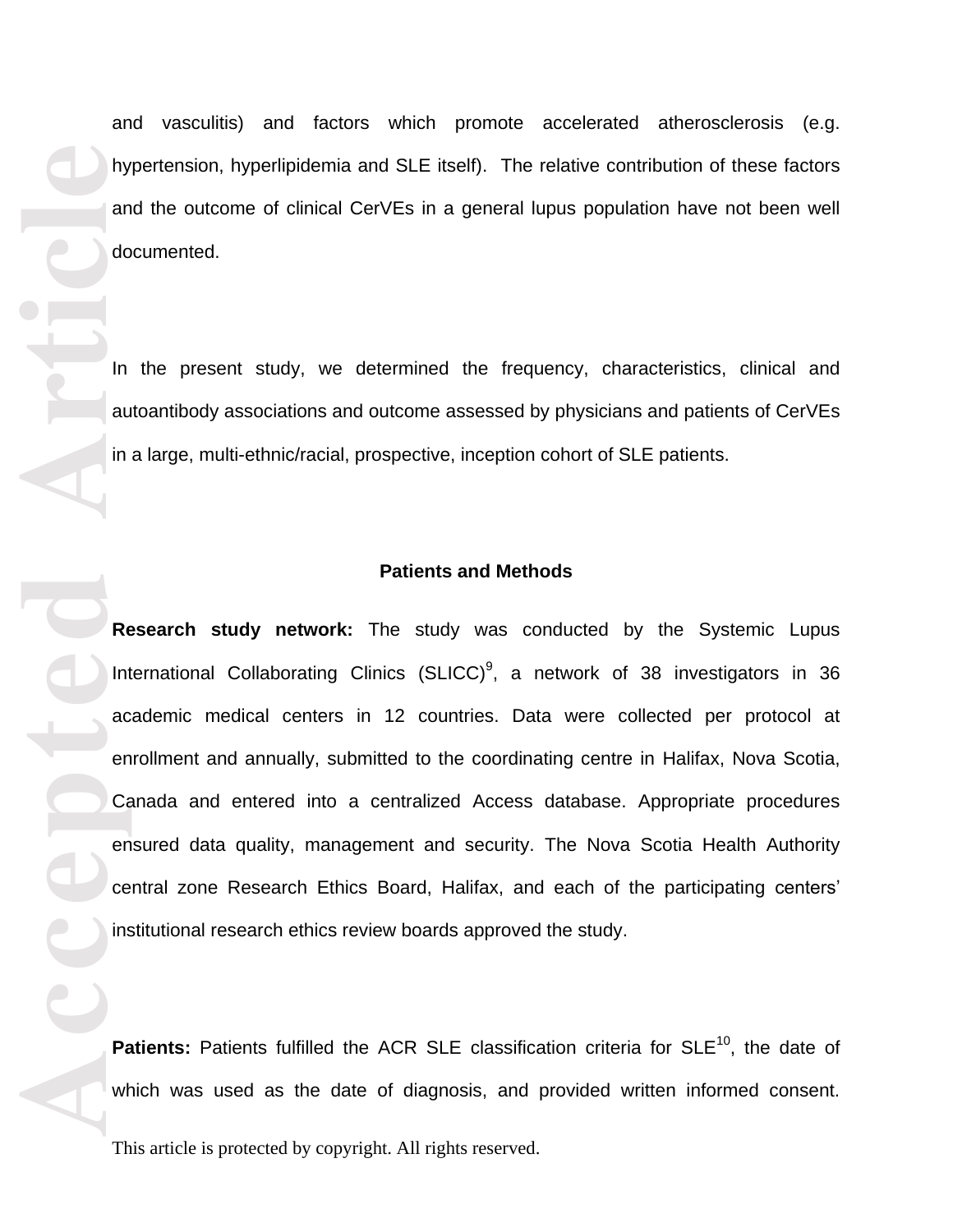**Accepted Article**<br> **Article**<br> **Article**<br> **Article**<br> **Article**<br> **Article**<br> **Article**<br> **Article**<br> **Article** 

Enrollment was permitted up to 15 months following the diagnosis. Demographic variables, education and medication history were collected. Lupus-related variables included the SLE Disease Activity Index 2000 (SLEDAI-2K)<sup>11</sup> and SLICC/ACR damage index  $(SDI)^{12}$ . Laboratory testing included hematological, biochemical and immunological variables required to determine SLEDAI-2K and SDI scores.

**Neuropsychiatric (NP) events:** An enrollment window extended from 6 months prior to the diagnosis of SLE up to the actual enrollment date. NP events were characterized within this window using the ACR case definitions for 19 NP syndromes<sup>13</sup>. These were diagnosed by clinical evaluation supported by investigations, if clinically warranted, as per the guidelines. Patients were reviewed annually with a 6-month window around the anticipated assessment date. New NP events and the status of previous NP events since the last study visit were determined at each assessment.

The ACR case definitions<sup>13</sup> include 5 types of CerVEs: (i) Stroke; (ii) Transient ischemia; (iii) Chronic multifocal ischemia; (iv) Subarachnoid and intracranial hemorrhage; (v) Sinus thrombosis. Recurring CerVEs and other NP events within the enrollment window or within a follow-up assessment period were recorded once. The date of the first episode was taken as the onset of the event.

This article is protected by copyright. All rights reserved. **Attribution of NP events:** In keeping with other publications on NP events within the SLICC NPSLE inception cohort, the same decision rules were used to determine the attribution of all NP events<sup>6,14</sup>. Factors considered in the decision rules included: (i)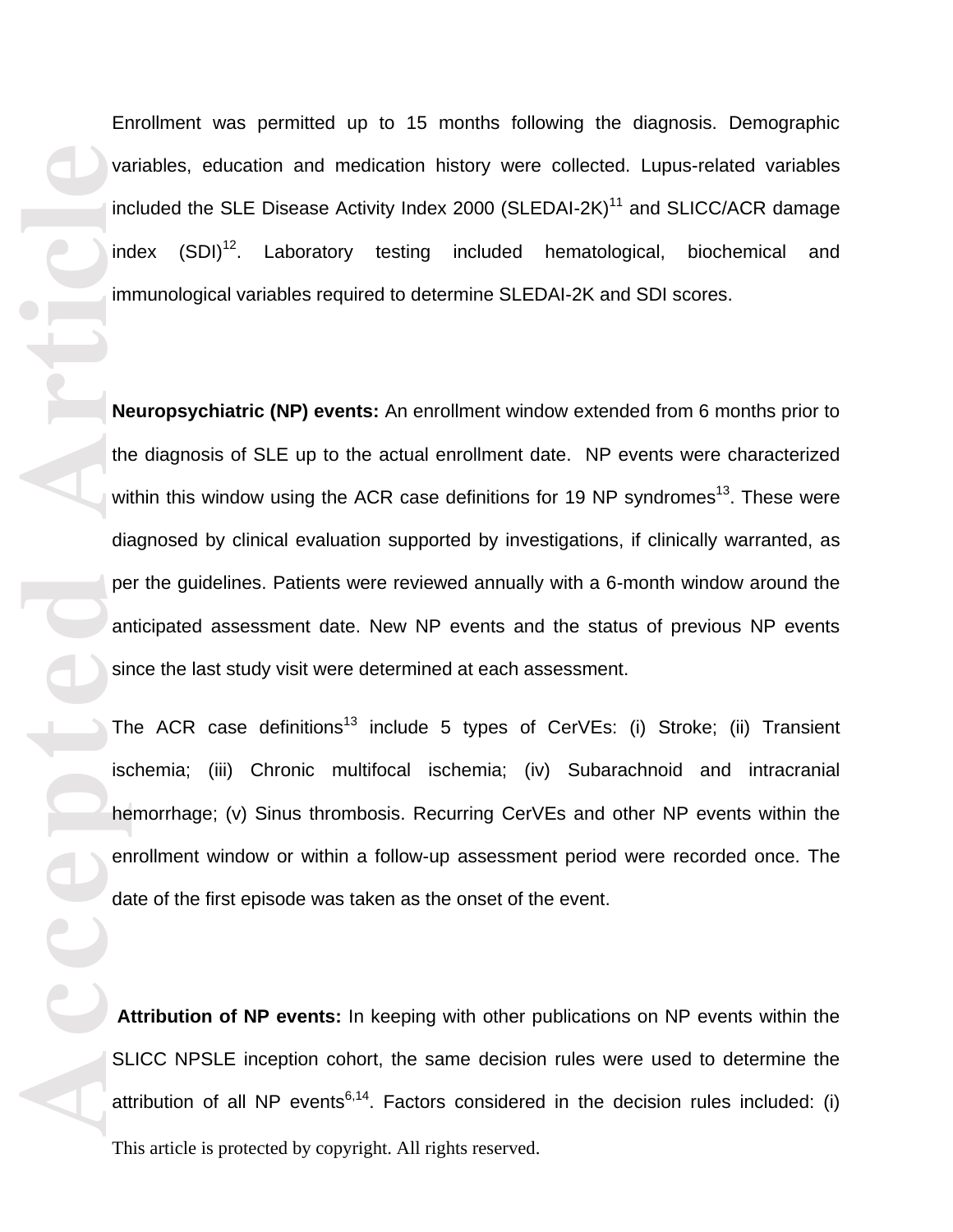**Accepted Article** temporal onset of NP event(s) in relation to the diagnosis of SLE; (ii) concurrent non-SLE factor(s), such as potential causes ("exclusions") or contributing factors ("associations") for each NP syndrome in the glossary for the ACR case definitions of  $NP$  events<sup>13</sup>; and (iii) "common" NP events which are frequent in normal population controls as described by Ainiala et al <sup>8</sup>. These include isolated headaches, anxiety, mild depression (mood disorders failing to meet criteria for "major depressive-like episodes"), mild cognitive impairment (deficits in less than 3 of the 8 specified cognitive domains) and polyneuropathy without electrophysiological confirmation. Two attribution decision rules of different stringency (models A and B) were used <sup>6,14</sup>.

*Attribution Model A:* NP events which had their onset within the enrollment window and had no "exclusions" or "associations" and were not one of the NP events identified by Ainiala<sup>8</sup> were attributed to SLE.

**Attribution Model B:** NP events which had their onset within 10 years of the diagnosis of SLE and were still present within the enrollment window and had no "exclusions" and were not one of the NP events identified by Ainiala  $<sup>8</sup>$  were attributed to SLE.</sup>

NP events that fulfilled criteria for model A (most stringent) or for model B (least stringent) were attributed to SLE. By definition, all NP events attributed to SLE using model A were included in the NP events using model B. Those events which did not fulfill these criteria were classified as a non-SLE NP event.

This article is protected by copyright. All rights reserved. **Outcome of CerVEs:** A physician generated 7-point Likert scale was completed at each follow-up assessment and compared the change in CerVE between onset and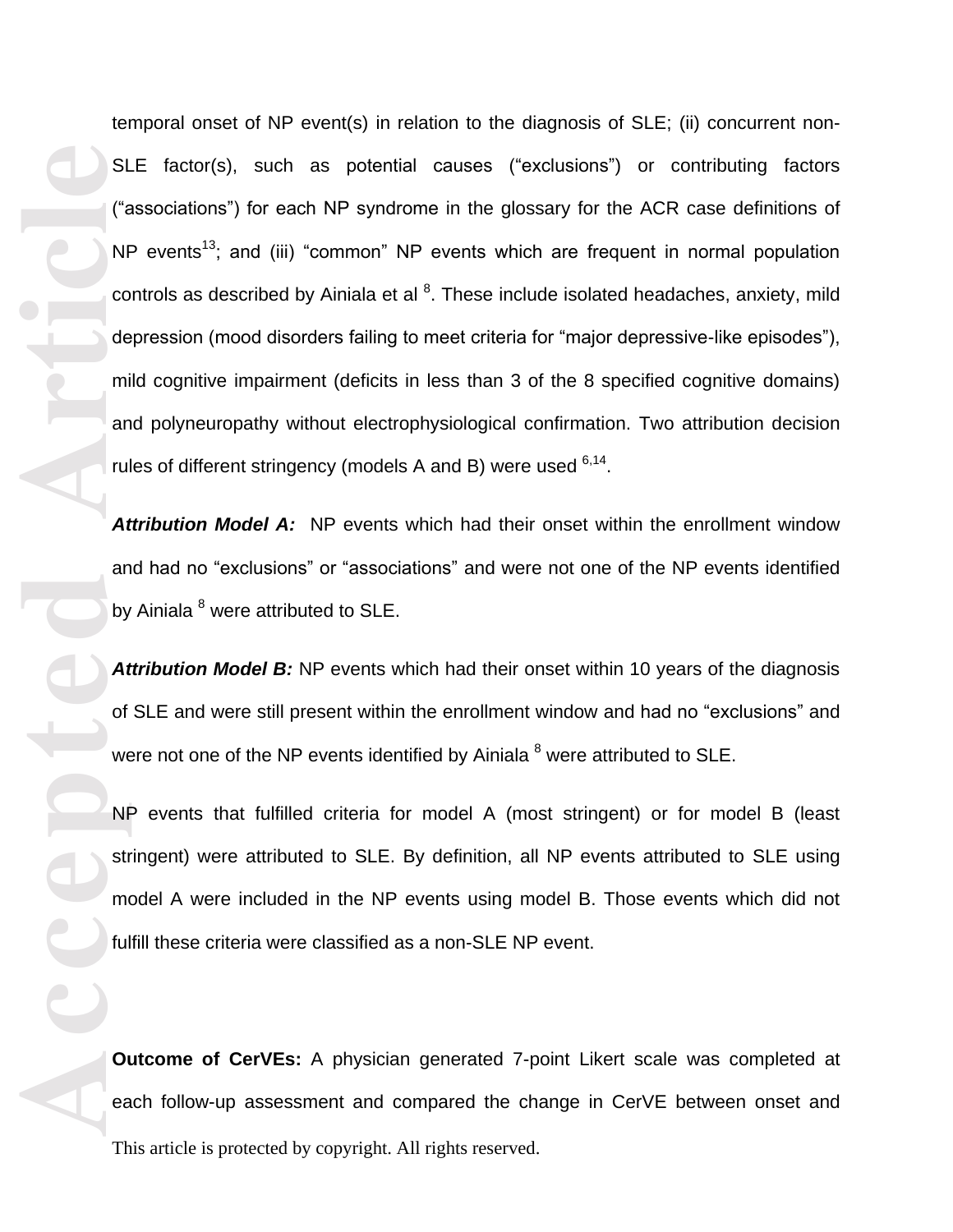follow-up (1=patient demise, 2=much worse, 3=worse, 4=no change, 5=improved, 6=much improved,  $7$ =resolved)<sup>15</sup>. A patient generated SF-36 questionnaire was completed at each assessment and provided subscale, mental (MCS) and physical (PCS) component summary scores<sup>15,16</sup>, which were not available to physicians at their assessments.

Autoantibodies: Lupus anticoagulant (LAC), IgG anticardiolipin, anti-β<sub>2</sub> glycoprotein-I, anti-ribosomal P (anti-P) and anti-NR2 glutamate receptor antibodies were measured at the Oklahoma Medical Research Foundation, USA <sup>17-20</sup>.

**Statistical analysis:** Cumulative incidence estimation for first and recurrent CerVE used the Kaplan-Meier method. Cox regression, with time as age in years, was used to analyze time to SLE CerVE (attributed by Model B and stratified with different baseline risks for first-ever or recurrent SLE CerVEs). Hazard ratios (HR) and 95% confidence intervals (CI) were calculated. Due to sparse data, logistic regression with generalized estimating equations (GEE) estimation was used to analyze grouped Likert scale outcomes (≥5 vs. ≤4) for unresolved SLE CerVEs. Cox regression was also used for analyzing the time to resolution as it examines how quickly the CVD events resolved while the analysis of the Likert scale outcome examines the probability of being improved (but not resolved) at a specific time point. Covariates included sex, age at diagnosis, disease duration (in years), race/ethnicity, SLICC sites, education, ACR criteria at enrollment, SLEDAI-2K (without NP variables), SDI (without NP variables),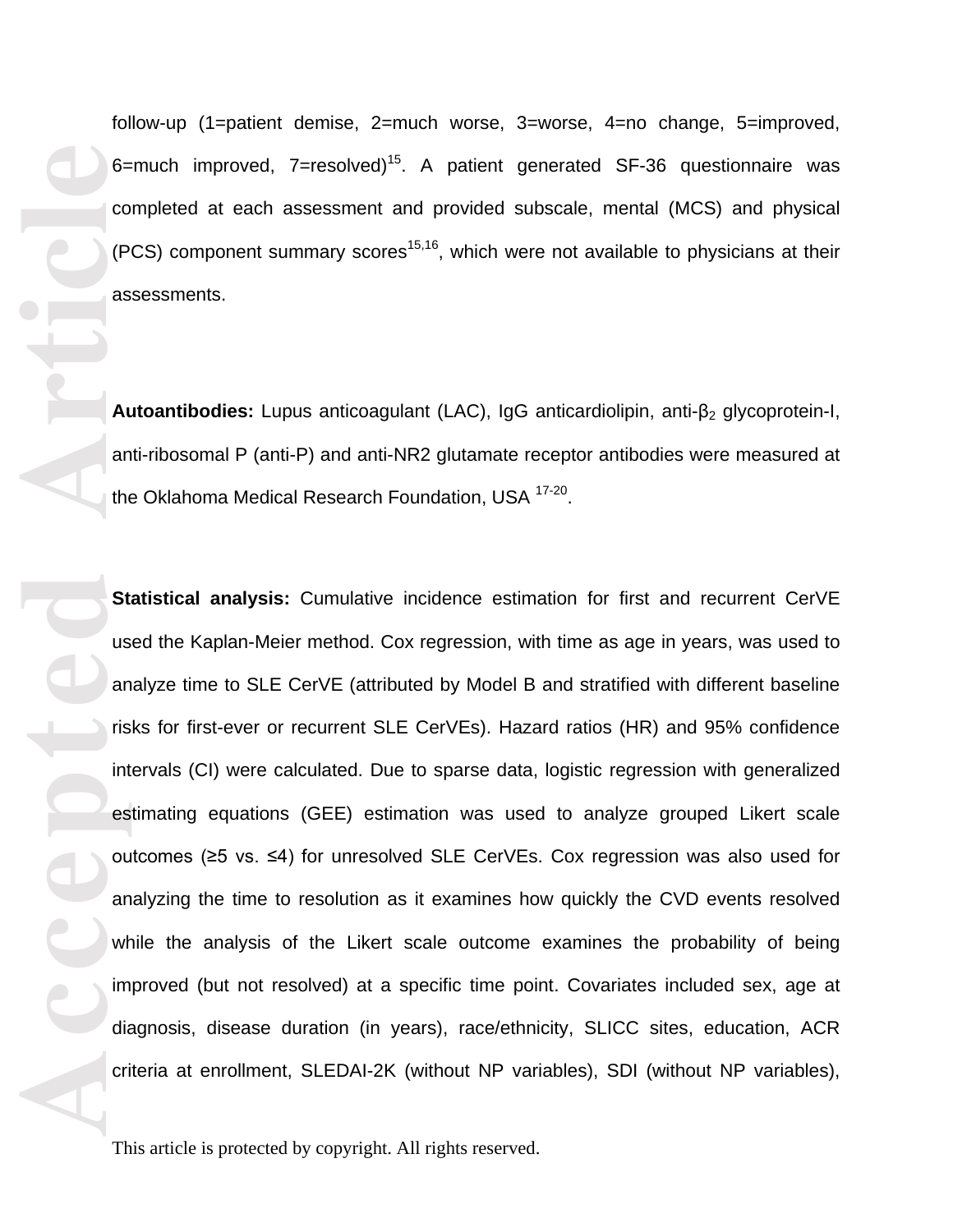**Accepted Article**<br> **A** are as will so H<sub>y</sub> an are as will so Hy an are as will so Hy an are as will so Hy an are as will so Hy an are as will so Hy an are as will so Hy an are as will so Hy an are as will so Hy an are a antibodies at baseline and follow-up assessments (lupus anticoagulant, anticardiolipin, anti- $\beta_2$  glycoprotein-I, anti-ribosomal P, anti-NR2), medication use since last assessment (corticosteroids, antimalarials, immunosuppressants, anticoagulants), nephrotic syndrome, and other ongoing NP events. For analyses of the physicianassessed outcomes of CerVEs, history of SLE CerVEs, CerVE onset in enrollment window, SLE-attribution, and sub-types of CerVEs were also examined. For SF-36 scores, visit number, patient status by CerVE and other NP events were also included. Hypothesis testing utilized Wald's tests (Cox regression analysis) and Score tests (GEE analyses). An estimated multi-state model, with states defined by Likert scale scores, provided estimated probabilities of being in states at fixed times after a SLE CerVE occured. Transitions were restricted to those between adjacent states (change in score of 1 or -1) but occurred in continuous time, allowing moves of >1 state between assessments. Resolution was a final (absorbing) state. Piecewise constant transition rates were assumed with rates within 2 years after onset of a SLE CerVE differing from rates subsequently. For analyses of longitudinal SF-36 subscale and summary scores, linear regression with GEE estimation allowed for correlation of observations within patients.

#### **Results**

**Patients:** 1,826 patients were recruited between October 1999-December 2011, from centers in the United States (n=539 (29.5%)), Europe (n=477 (26.1%)) Canada (n=418 (22.9%)), Mexico (n=223 (12.2%)), and Asia (n=169 (9.3%)) (Table 1). The number of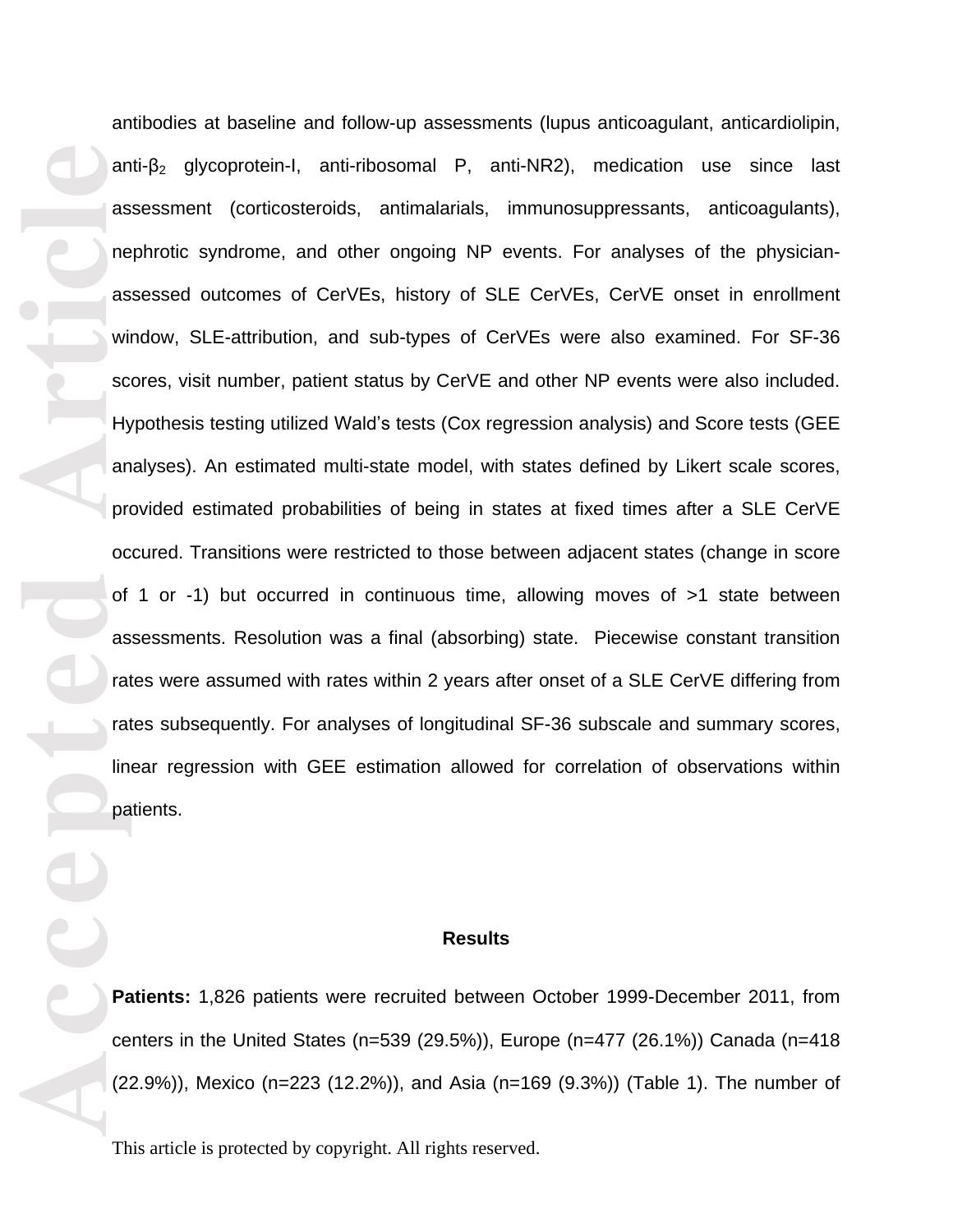patient assessments varied from 1 to 18 with a mean follow-up of 6.6±4.1 years and final assessment followup in December 2015.

**Neuropsychiatric (NP) manifestations:** NP events (≥1) occurred in 929/1,826 (50.9%) patients and 476/1,826 (26.1%) had  $\geq$  2 events over the study period. There were 1,844 unique NP events, encompassing all 19 NP syndromes in the ACR case definitions<sup>13</sup>. The proportion of NP events attributed to SLE varied from 17.7% (attribution model A) to 31.1% (attribution model B) and occurred in 12.9% (model A) to 20.7% (model B) of patients. Of the 1,844 unique NP events, 1,690 (91.6%) involved the central nervous system and 154 (8.4%) the peripheral nervous system<sup>13</sup>. The classification of events into diffuse and focal was 1,424 (77.2%) and 420 (22.8%) respectively<sup>14</sup>.

**Example 10**<br> **Article**<br> **Article**<br> **Article**<br> **Article**<br> **Article**<br> **Article**<br> **Article**<br> **Article**<br> **CG**<br> **AS**<br> **CG**<br> **AR**<br> **CG**<br> **AR**<br> **CG**<br> **AR**<br> **CG**<br> **AR**<br> **AR**<br> **CG**<br> **AR**<br> **DR**<br> **DR**<br> **DR**<br> **DR**<br> **DR**<br> **DR**<br> **DR**<br> **Cerebrovascular event frequency and characteristics:** There were 109 CerVEs in 82/1,826 (4.5%) patients. Forty-three of the 109 (39.4%) events in 34/82 (41.5%) patients were attributed to SLE using model A, and 103/109 (94.5%) events in 79/82 (96.3%) patients were attributed to SLE using model B attribution rules. Forty-four of the 109 (40.4%) CerVEs were identified at the enrollment visit and the remainder over the ensuing follow-up. The predominant events were stroke [60/109 (55.0%)] and transient ischemia [28/109 (25.7%)] followed by subarachnoid/intracranial hemorrhage [9/109 (8.3%)], chronic multifocal ischemia [9/109 (8.3%)] and sinus thrombosis [3/109 (2.8%)]. The estimated cumulative incidence of any CerVE and those attributed to SLE (model B attribution rule) after 10 years was 5.0% (95%CI=[3.9%, 6.2%]) and 4.9%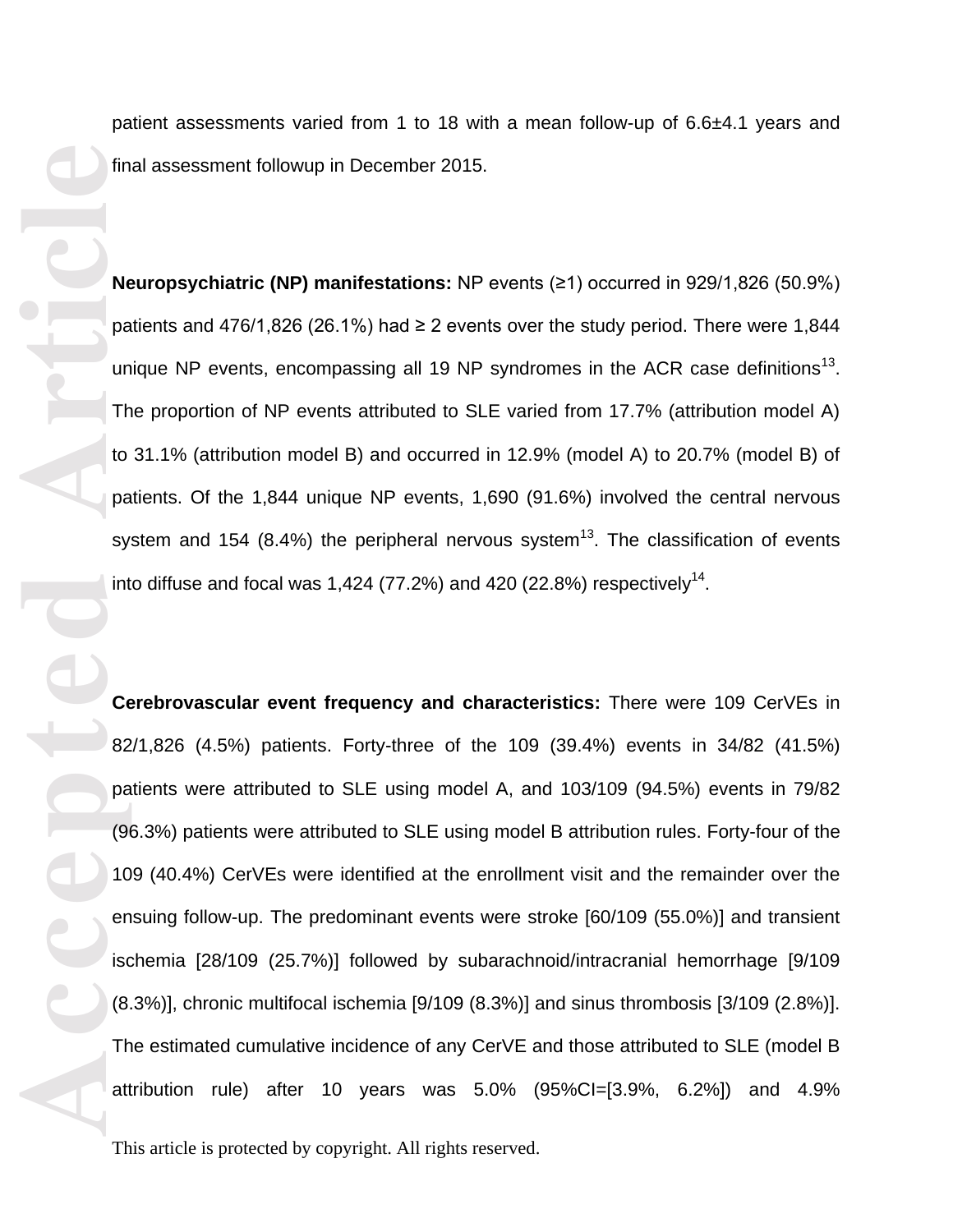(95%CI=[3.7%, 6.0%]) respectively (Figure 1). In patients with a previous SLE attributed CerVE, the estimate at 5 years after first CerVE was 11.4% (95%CI=[3.0%, 19.1%]). The incidence rate of first SLE CerVE was 5.8/1000 person years and the incidence of recurrence was 32.7/1000 person years. There were 3 deaths in the CerVE group, 2 attributed to intra-cranial hemorrhage and 1 to cardiopulmonary arrest.

**Clinical and laboratory associations with SLE cerebrovascular events:** After excluding one SLE CerVE occurring 2 years before SLE diagnosis, 102 SLE CerVEs were used for analysis. As 8 patients had two SLE CerVEs occurring on the same dates, the two events for these patients were only counted once in the Cox regression analyses. Overall, there were 78 SLE CerVEs available for examining the risk of firstever SLE CerVE and 16 SLE CerVEs available for examining the risk of recurrent SLE CerVE.

Univariate analysis revealed a positive association [HR (95%CI)] between CerVEs attributed to SLE and prior SLE CerVEs 4.4 (2.1, 9.0). Stratifying on this factor, other positive associations were with shorter disease duration [HR for 5 years after SLE diagnosis vs time at SLE diagnosis 0.20 (0.12, 0.33)], African ancestry at US sites [2.0 (1.03, 3.90)], SDI score without NP variables [1.21 (1.01, 1.45)], non-SLE NP events [1.70 (1.03, 2.80)] and previous SLE NP events [2.23 (1.32, 3.78)]. Atrial fibrillation was present in 2 patients with CerVEs, 1 with a TIA and another with a stroke.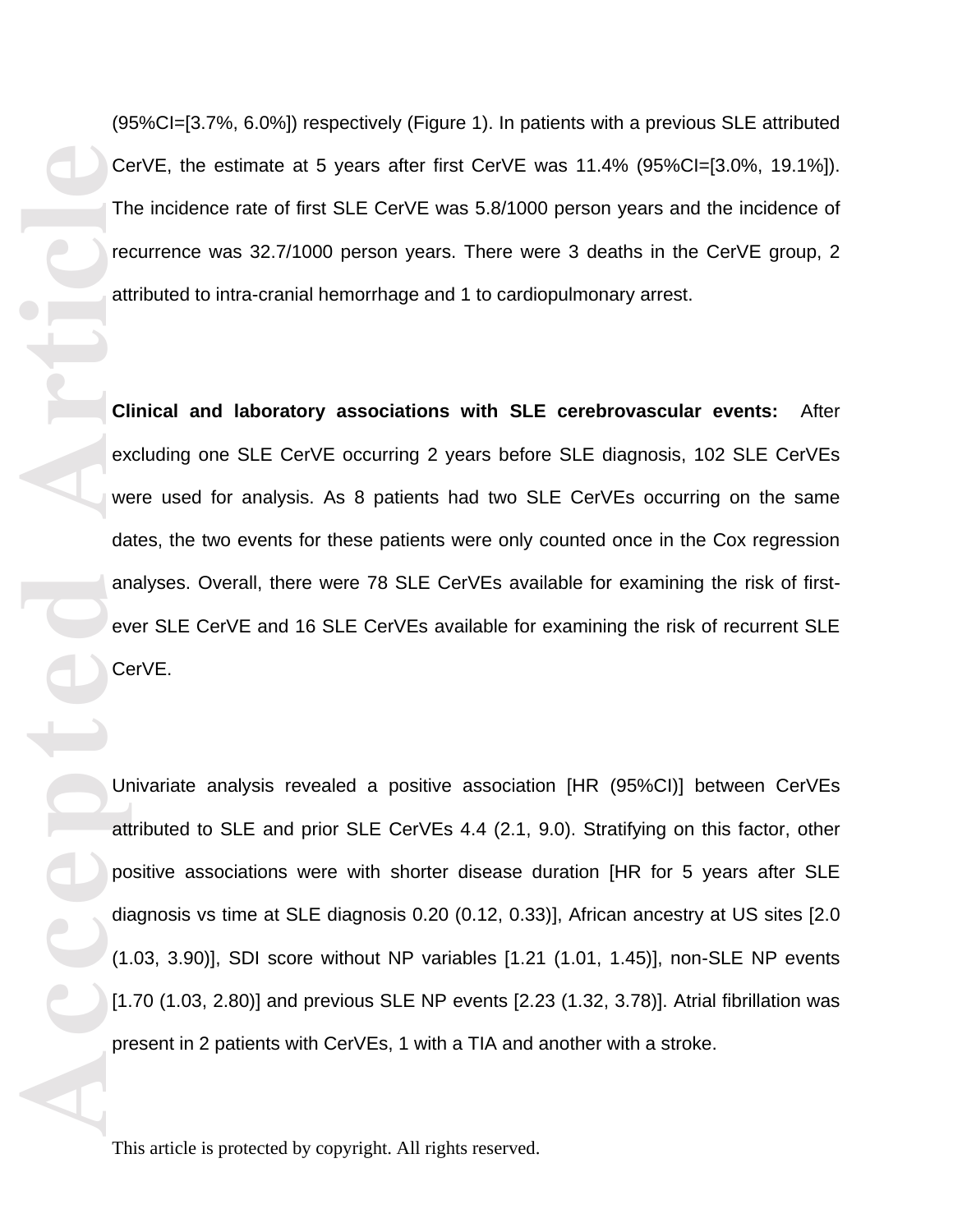**Accepted Article**<br> **Article**<br> **Article**<br> **Article**<br> **Article**<br> **Article**<br> **Article**<br> **Article**<br> **Article**<br> **Article**<br> **Article**<br> **Article**<br> **Article**<br> **Article**<br> **Article**<br> **Article**<br> **Article**<br> **Article**<br> **Article**<br> **A** Variables that were significant in the univariate analyses were included in the subsequent multivariate analyses. To avoid excluding observations due to missing values in covariates (e.g. patients with disease duration  $\lt 6$  months at enrollment did not have SDI scores available), we first fitted a base model that included disease duration, race/ethnicity/location and other ongoing NP events. An association with shorter disease duration was again found due to the fact that most of the CerVEs occurred within the enrollment window. When an indicator variable representing the enrolment window was introduced into the model, disease duration had no demonstrable effect. The results of multivariate regressions examining the associations with CerVEs attributed to SLE using the base model are summarized in Table 2. There was a greater risk of a CerVE attributed to SLE in patients with concurrent NP events attributed to SLE [aseptic meningitis (1), mononeuropathy (1), movement disorder (1), polyneuropathy (1), seizures (4), acute confusion (1), cognitive dysfunction (2), mood disorder (6) and psychosis (1), p<0.001)], concurrent non-SLE NP events [headache (18), movement disorder (1), plexopathy (1), polyneuropathy (7), acute confusion (1), anxiety (5), cognitive dysfunction (2) and mood disorder (5), p<0.001)], and African ancestry at US sites (p=0.047). Note that the prior and recurrent SLE CerVE events are allowed to have different baseline hazards (strata), therefore the effect of prior SLE CerVE on the risk of SLE CerVE is not presented as a hazard ratio in Table 2. We further examined the associations of SDI scores, medications and autoantibodies in addition to the base model and found that increased cumulative organ damage scores (excluding NP variables) were positively associated with the risk of SLE CerVE (p=0.041). There was no evidence of significant associations of SLE CerVEs with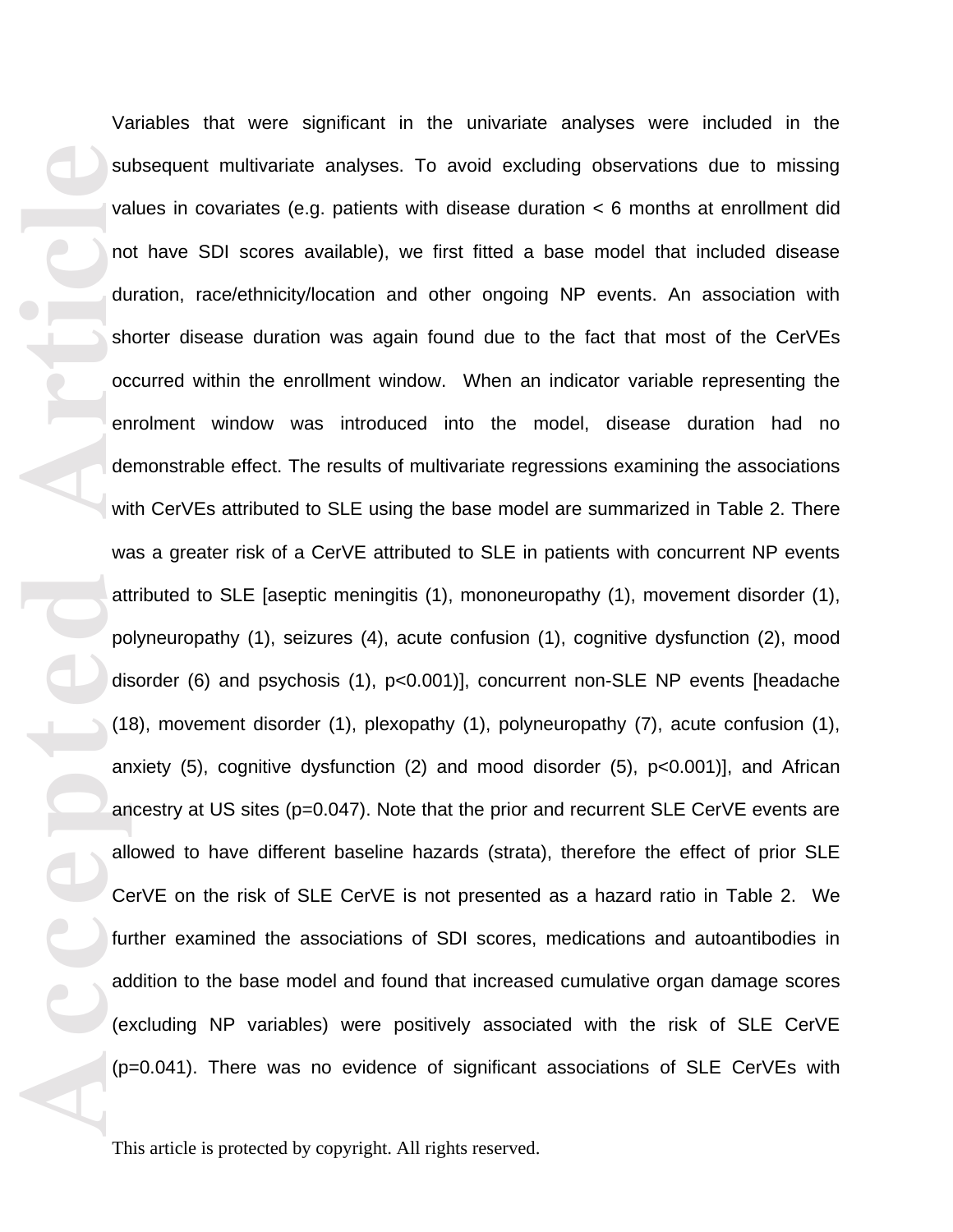medications and autoantibodies (treated as time-varying variables) after adjusting for the variables in the base model.

**Example 19**<br> **Accepted**<br> **Accepted**<br> **Accepted**<br> **Accepted**<br> **Accepted**<br> **Accepted**<br> **Accepted**<br> **Accepted**<br> **Accepted**<br> **Accepted**<br> **Accepted**<br> **Accepted**<br> **Accepted**<br> **Accepted**<br> **Accepted**<br> **Accepted** Additional analyses examined specific associations between CerVEs attributed to SLE and baseline antiphospholipid antibodies using data on 69 SLE CerVEs with available autoantibody data. There was a positive, albeit borderline statistically significant, association between LAC at enrolment and risk of first SLE CerVE [1.77 (0.99, 3.16) p=0.054)]; the association between baseline LAC and recurrent SLE CVD was also positive but not significant [HR=1.7 (0.29, 9.88), global test for interaction p=0.968]. This was likely due to the small number of events and the greater use of anticoagulants following the initial CerVE (any anticoagulant 12/13 (92%), warfarin 5/13 (39%)) compared to at the time of the initial events [any anticoagulant 19/56 (68%), warfarin 4/56 (7%)]. A similar analysis restricted to stroke and sinus thrombosis, also demonstrated a relationship between LAC at enrolment and the first 36 events [2.23  $(1.11, 4.45)$  p=.024] but was insignificant for the 7 subsequent events  $[2.21 (0.13, 36.9)]$ p=0.58]. When the analysis was restricted to TIAs, a relationship was found for the 18 first events  $[3.01 \ (1.15, 7.90)$  p=0.025] but there was insufficient data to examine associations with the 2 subsequent TIAs. There was no association with other autoantibodies.

**Clinical outcome of cerebrovascular events:** Excluding TIAs there were 74 SLE CerVEs available for time to resolution analysis. Of these, 47 (63.5%) were resolved by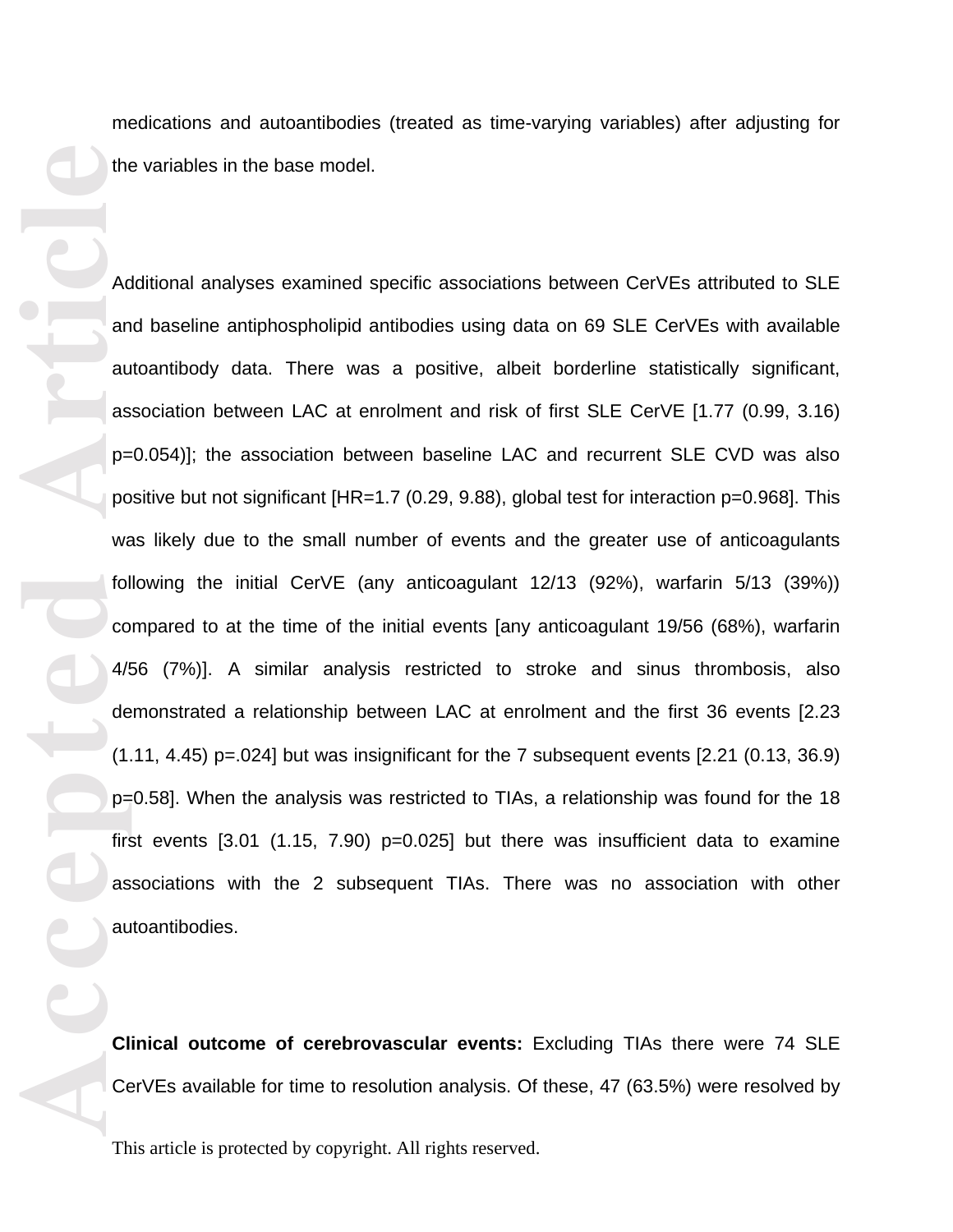the end of study (36 strokes, 5 chronic multifocal disease, 4 subarachnoid and intracranial hemorrhage, and 2 sinus thrombosis). Figure 2a illustrates the probability of CerVEs (excluding TIAs) not resolving over time. For stroke the estimated probability at 10 years was 11.6% [95% CI [3.6%, 37.3%)); for chronic multifocal disease/subarachnoid and intracranial hemorrhage/sinus thrombosis it was 19.8% ([4.28%, 91.5%]) and for the total group it was 11.64% ([3.85%, 35.2%]). Overall there were no predictors found to be associated with resolution of CerVE.

**Accepted Article**<br> **Article**<br> **Article**<br> **Article**<br> **Article**<br> **Article**<br> **Article**<br> **Article**<br> **Article**<br> **Article**<br> **Article**<br> **Article**<br> **Article**<br> **Article**<br> **Article**<br> **Article**<br> **Article**<br> **Article**<br> **Article**<br> **A** Figure 2b summarizes the distribution of maximum and minimum Likert scale scores indicating physician assessment of outcome of CerVEs during follow-up. Two of the three patients who died had a total of three preceding CerVEs shortly prior to death and thus had both maximum and minimum Likert scores of 1 (patient demise). The third patient who died had a CerVE which improved over several years prior to death. For this patient the minimum and maximum scores were 1 (patient demise) and 6 (much improved) respectively. The estimated percentages, from a multi-state model of living patients with individual Likert scores between 2 and 7, at 5 years after the onset of a CerVE, were 0.5%, 0.6%, 10.8%, 11.3%, 5.8%, 71% respectively. The estimated percentages after 10 years were 0.5%, 0.4%, 7.2%, 6.9%, 3.4%, 81.7%, respectively. Greater improvement in unresolved CerVEs was associated with CerVEs attributed to SLE (model A) ( $p= 0.005$ ) and younger age ( $p=0.02$ ) in univariate logistic regression analyses for grouped Likert scores, after adjusting for time since CerVE onset. Similar findings were observed in the multivariate analyses.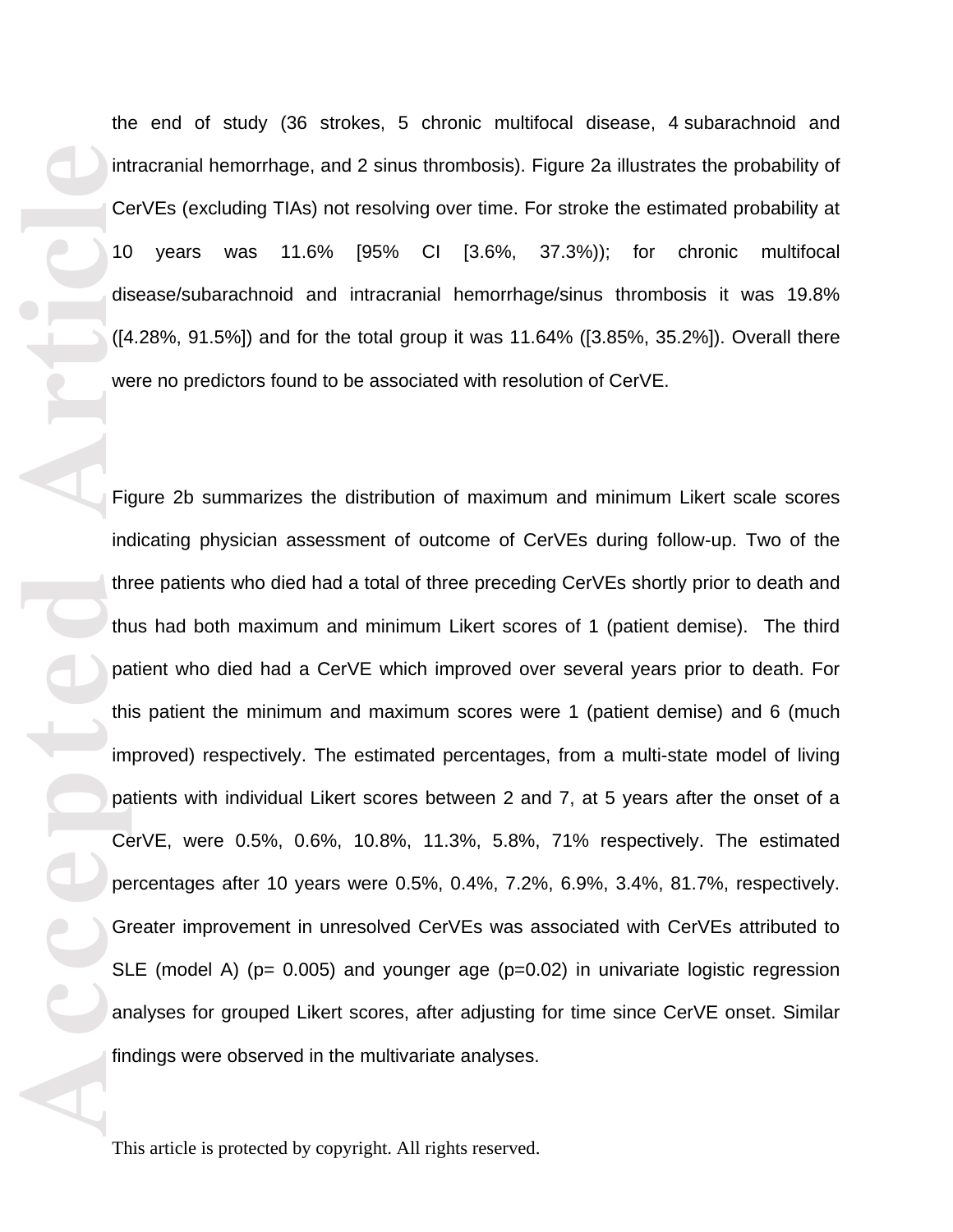**Ce**<br> **Accepted**<br> **Article**<br> **Article**<br> **Article**<br> **Article**<br> **Article**<br> **Article**<br> **Article**<br> **Article**<br> **Article**<br> **Article**<br> **Article**<br> **Article**<br> **Article**<br> **Article**<br> **Article**<br> **Article**<br> **Article**<br> **Article**<br> **Artic Cerebrovascular events and Health-Related Quality of Life:** The association between CerVEs and SF-36 summary and sub-scale scores is illustrated in Figures 3 and 4 using data in three groups of patients over time: (i) SLE CerVEs (single or multiple, including TIAs) which occurred at or prior to the study assessment; (ii) any NP event other than an SLE CerVE occurring at or prior to the study assessment; (iii) patients who never had any NP event up to the study assessment. Once assigned, each patient retained the same group membership throughout the study unless they had a new or subsequent NP event which could trigger a change in group assignment. The lowest mean (SD) PCS score occurred in patients with SLE CerVEs [37.3 (11.5)] compared to patients with other NP events [40.7 (11.8)] and patients without NP events [43.9 (11.0)] [overall p<0.0001 after adjusting for time/visit, sex, age at SLE diagnosis, race/ethnicity/location, education, SLEDAI-2K and SDI (without NP variables) scores, corticosteroids, antimalarials and immunosuppressant use since last assessment]. Similar but less marked differences in mean (SD) MCS scores were seen with the same group assignment [43.1 (12.5) vs 45.1 (12.2) vs 48.8 (10.8)] (overall p<0.0001 after adjustments) (Figure 3A). For both PCS and MCS scores there were significant differences between groups (i) and (iii) (p=0.0034 and p<0.0001, respectively) but not between groups (i) and (ii) (p>0.05). The mean group differences in individual SF-36 subscale scores in the same three groups of patients (Figure 3B), indicated that all eight self-reported health domains were lowest in patients with SLE CerVEs compared to the other two groups. Finally, the group differences in PCS and MCS scores over time (Figure 4) persisted for 10 years of follow-up (global p-values for group effects <0.0001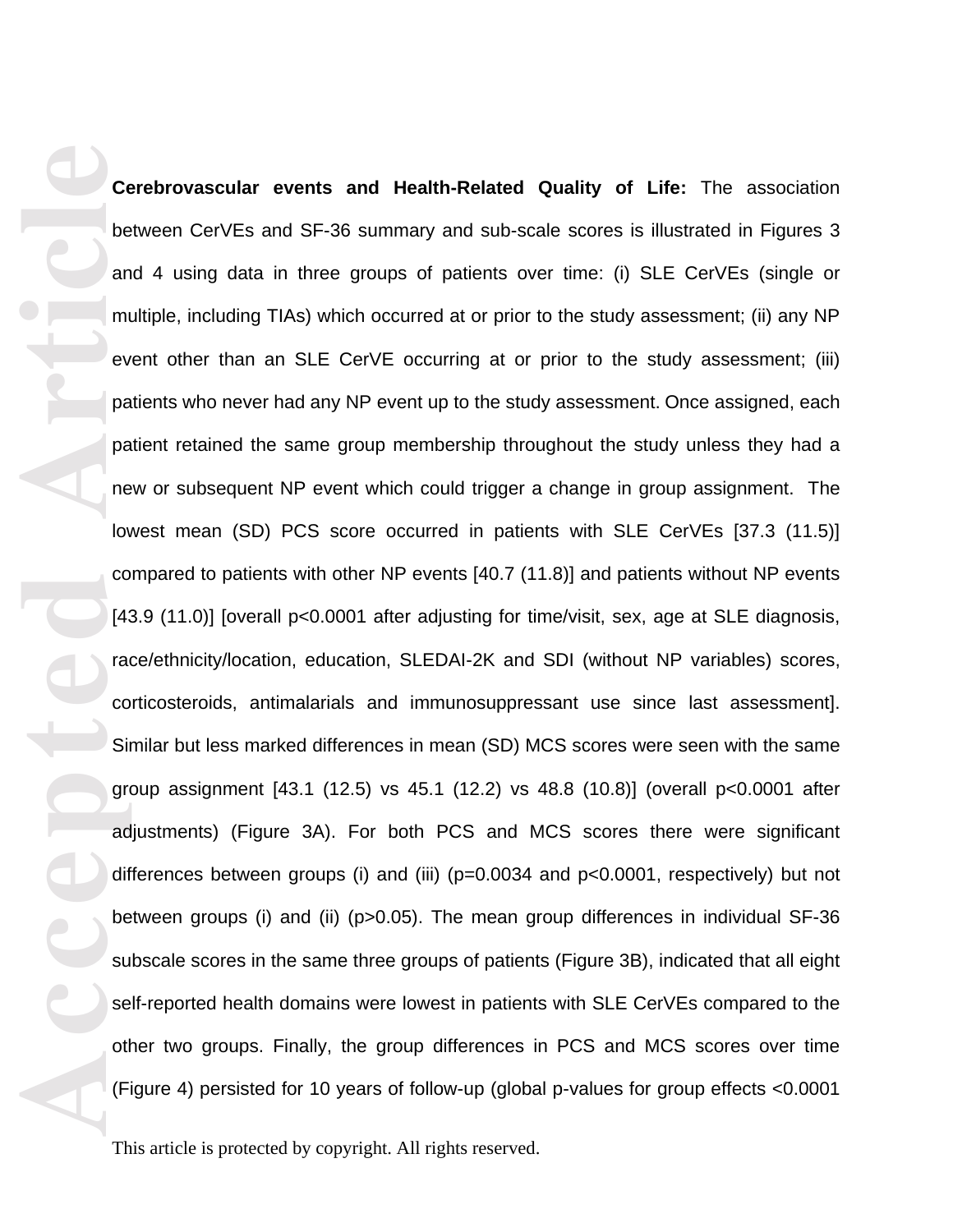PC<br>
NH<br>
In The<br>
So.1 an C.1<br>
So.1 an C.1<br>
4.4<br>
Article<br>
Article<br>
Article<br>
Article<br>
Article<br>
Article<br>
Article<br>
Article<br>
Article<br>
Article<br>
Article<br>
Article<br>
Article<br>
Article<br>
Article<br>
Article<br>
Article<br>
Article<br>
Article<br>
Arti

after adjustments although there was some evidence for small numerical variation in the PCS group differences over time (global p-value for linear interaction terms of time and NP groups = 0.01) with none for the MCS group differences over time.

Multivariate analysis for adjustment variables also identified a number of factors [regression coefficient (95%CI)] associated with SF-36 summary scores (data not shown). Female sex [-3.12 (-4.54, -1.70), P<.0001], older age at SLE diagnosis [-0.20 (- 0.24, -0.17), P<.0001], Caucasians at US sites [-3.52 (-5.22, -1.83)] and African ancestry at non-US sites [-2.26 (-4.05, -0.47) global p<.0001], higher SLEDAI-2K [-1.03  $(-1.28, -0.78)$  p<.0001] and SDI scores computed without NP variables [SDI 4+ vs. 0= -4.08 (-5.93, -2.23) global p<.0001], and corticosteroid use [-2.04 (-2.64, -1.43) p<.0001] were associated with lower PCS scores. Conversely, patients with Asian [3.44 (2.21, 4.67) and Hispanic race/ethnicity [3.46 (2.12, 4.81), global p for race/ethnicity effect <.0001] and post-secondary education [1.86 (0.93, 2.79) p<.0001] had higher PCS scores. For MCS, female sex [-1.57 (-3.09, -0.05) p=0.043], higher SLEDAI-2K scores [-0.57 (-0.87, -0.26), p=0.0003] and corticosteroid use [-0.89 (-1.54, 0.23) p=0.0085) were associated with lower scores. Conversely, patients with Asian race/ethnicity had higher MCS scores [2.35 (1.06, 3.64) global p for race/ethnicity effect=0.008].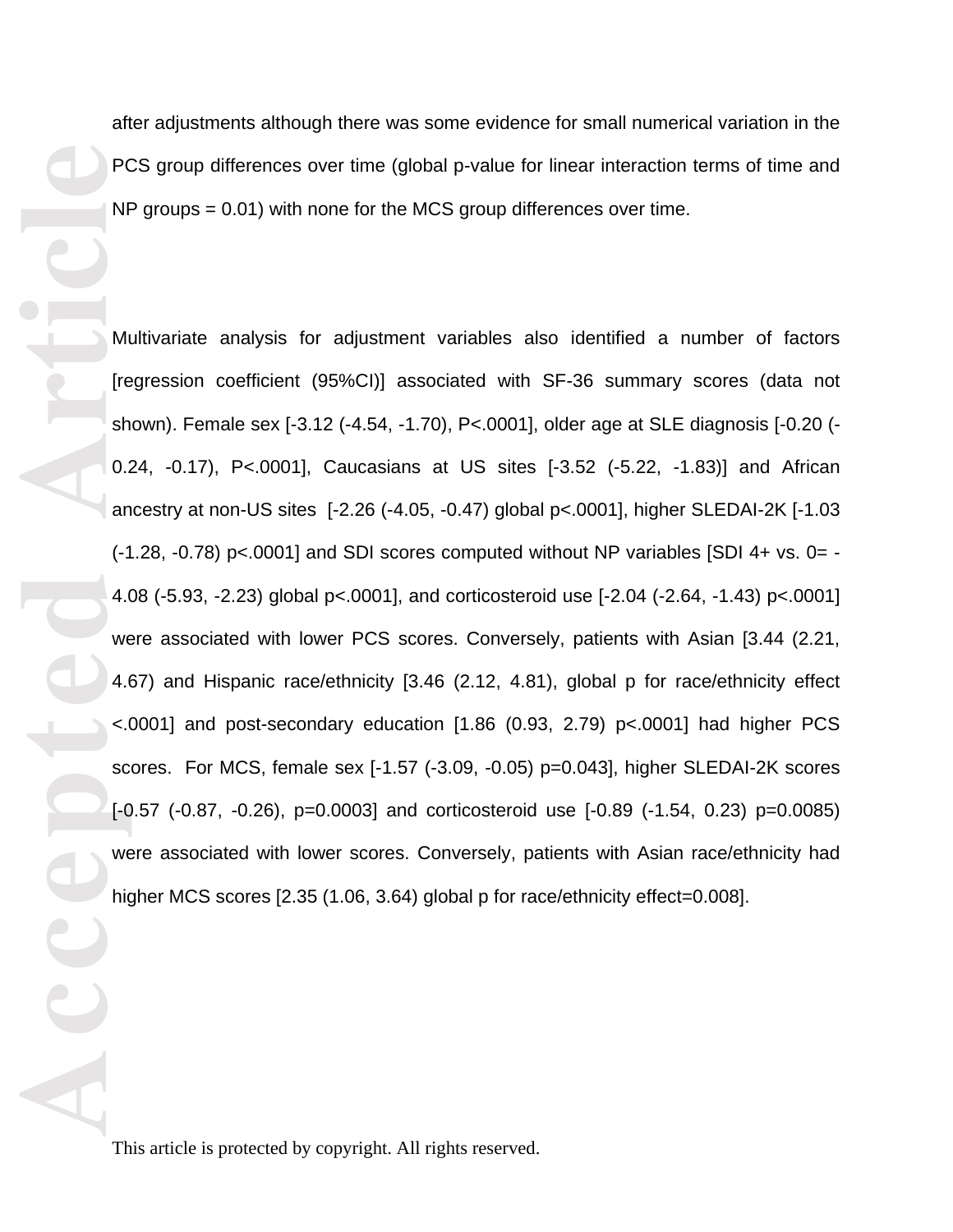### **Discussion**

**Accepted Article**<br> **Article**<br> **Accepted**<br> **Article**<br> **Article**<br> **Article**<br> **Article**<br> **Article**<br> **Article**<br> **Article**<br> **Article**<br> **Article**<br> **Article**<br> **Article**<br> **Article**<br> **Article** Although vascular NP events are not the most frequent of neurological presentations in SLE patients, they are one of the more serious. CerVEs are not included in the revised ACR classification criteria for  $SLE<sup>10</sup>$  (seizures and psychosis) or in the more recent SLICC classification criteria which has six NP manifestations $21$ . A meta-analysis involving 5,057 SLE patients using ACR case definitions for CerVEs, found an overall prevalence of 5%  $(3.6\% - 7.2\%)^{22}$ . In our study, CerVEs were ranked the fourth most common NP event with a prevalence of 4.5%. The most frequent types of CerVEs were strokes and TIAs and the majority, regardless of type, was attributed to SLE (96.3% of CerVEs using attribution model B) and associated with LAC. The attribution to SLE was higher than for more frequent NP events in the SLICC cohort such as isolated headache  $(0\%)^{23}$ , mood disorders  $(38.3\%)^{24}$  and seizures  $(85.7\%)^{25}$ . Although risk factors for atherosclerosis have been reported in the cohort<sup>26</sup>, these was not causally related to CerVEs. As most of the events occurred early in the disease course, it is possible that CerVEs occurring later in the disease may be more frequently attributed to atherosclerosis but further follow-up is required to confirm this.

In addition to the association with LAC, CerVEs were associated with clinical variables. In particular, the occurrence of a prior event was predictive of a subsequent event with a five-fold increase. As reported with other NP events<sup>23-25</sup>, CerVEs in SLE patients frequently do not occur in isolation but rather in association with concurrent NP events attributed to both SLE and non-SLE causes. The association with increased organ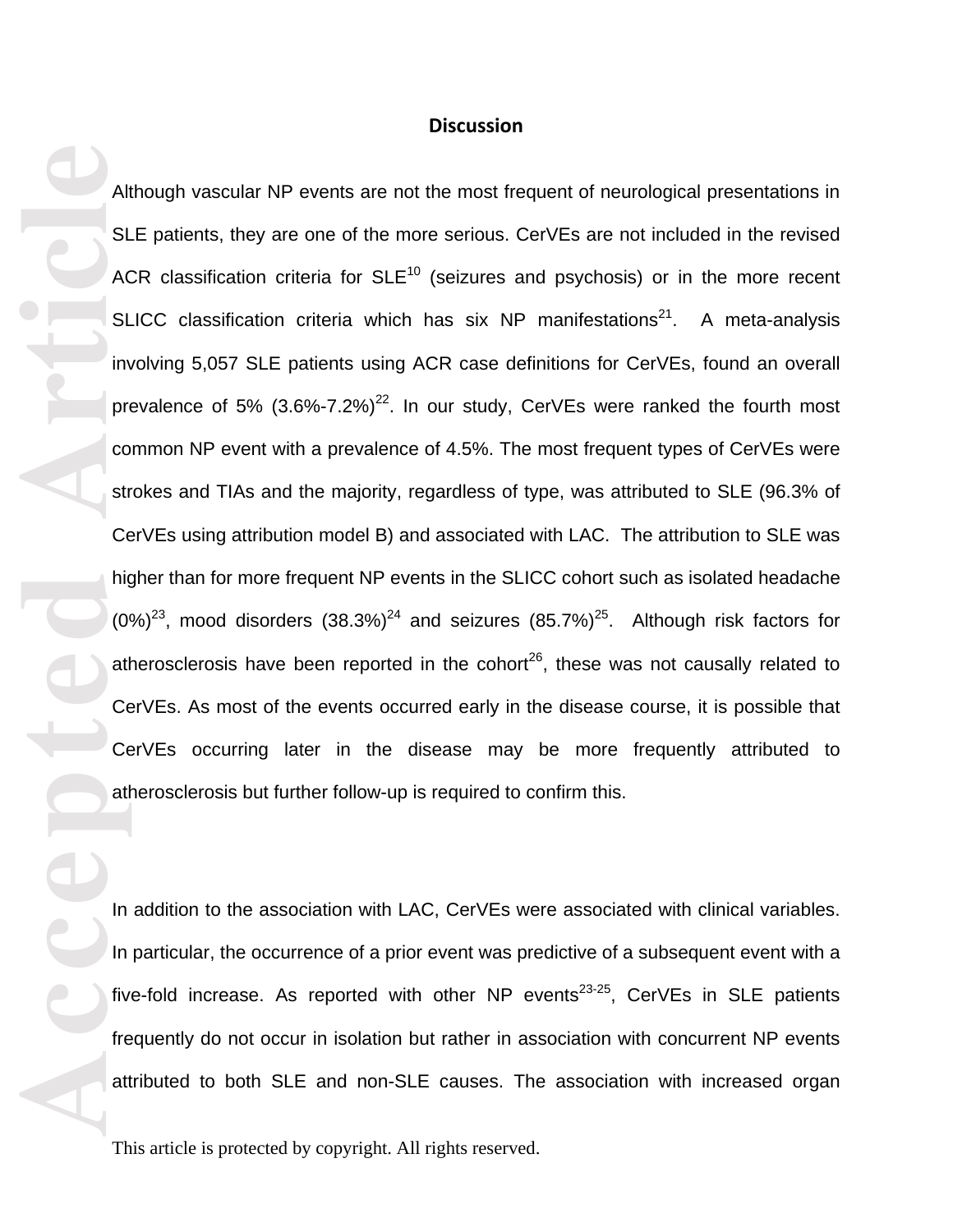damage, which has been reported previously<sup>27</sup>, underlines the link of NPSLE with serious events in other organ systems either attributed to SLE itself, complications of therapy or comorbid factors. Finally, the association between CerVEs and patients of African ancestry at US SLICC sites suggests contributions from both genetic and environmental factors.

**Example 19**<br> **Afi**<br> **Afi**<br> **Afi**<br> **Afi**<br> **Afi**<br> **Afi**<br> **Afi**<br> **Afi**<br> **Afi**<br> **Afi**<br> **Afi**<br> **Afi**<br> **Afi**<br> **Afi**<br> **Afi**<br> **Afi**<br> **Afi**<br> **Afi**<br> **Afi**<br> **Afi**<br> **Afi**<br> **Afi**<br> **Afi**<br> **Afi**<br> **Afi**<br> **Afi**<br> **Afi**<br> **Afi**<br> **Afi**<br> **Afi** Few studies describe the clinical outcome of stroke in  $SLE^{28-30}$ , frequently utilizing health administrative data on hospitalized patients<sup>29,30</sup>. In these studies, the functional outcome was comparable to the general population<sup>28-30</sup> and better than in patients with rheumatoid arthritis<sup>29</sup>, although both comparator populations were older. In the current study, physician assessment of outcome following CerVEs was generally favourable. In contrast, the assessment of health status by patients with CerVEs, as reflected by both summary and subscale scores of the SF-36, indicated a significant and sustained reduction in HRQoL. Although TIAs were not included in physician assessment of outcome, they were included in health status scores, further highlighting the difference in assessment of outcomes between physicians and patients. Discordance of health concerns between patients and physicians has been demonstrated in a recent study of SLE patients <sup>31</sup>. Specifically, the predominant concerns of patients were function and fatigue, whereas physicians focused on SLE-related factors. A systemic review of qualitative research studies in SLE  $32$  has emphasized the significant psychological impact of the disease which can be addressed in part through participation in selfmanagement programs <sup>33</sup>.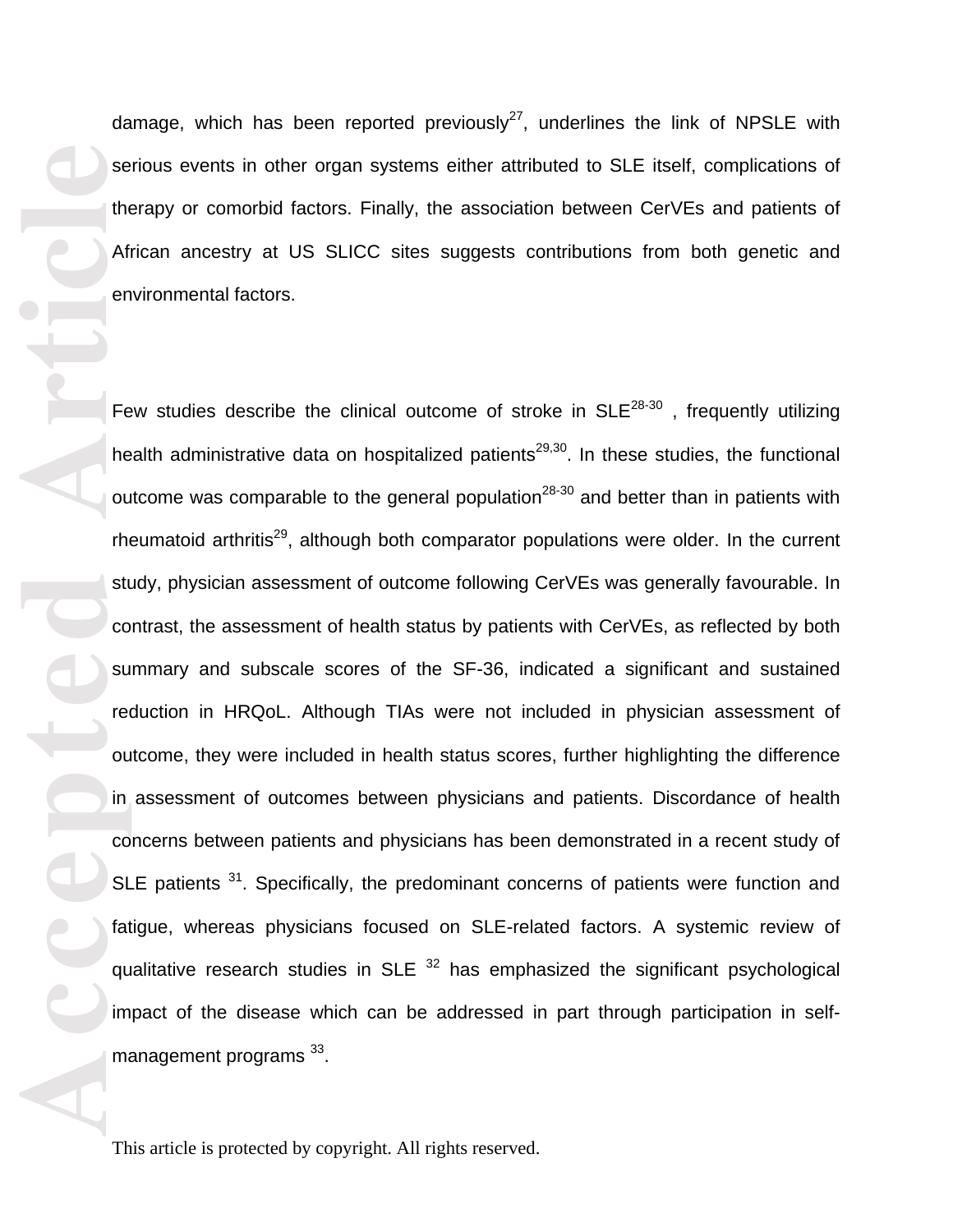The particle and the set of ware of ware and all ober SL There are some limitations to the current study. First, the absence of a control population precludes more definitive interpretation of the frequency of CerVEs in SLE patients. This was not feasible and is compensated by the size of the inception cohort, the prospective study design and standardized data collection. Second, specialized investigations such as neuroimaging were not routinely performed but left to the discretion of individual investigators. Likely, the universal application of such investigations would have detected additional intra-cranial abnormalities but our protocol more accurately reflects what is done in clinical practice. Third, the unavailability of autoantibody data for some patients may have limited our ability to fully assess their association with CerVEs. Fourth, the potential contribution of accelerated atherosclerosis to CerVEs could not be fully evaluated and longer term follow-up is required. Finally, missing data due to loss to follow-up or death is an inevitable limitation of observational cohort studies but our results are relevant to the patient population that was alive and still under follow-up. If there was a large amount of missing covariate data (e.g. SDI scores), the analyses were performed with and without covariates. When autoantibodies were unavailable over follow-up assessments, we applied the 'last observation carry forward' imputation.

Despite these limitations, the results emphasize many salient features of CerVEs in SLE. This includes their predilection for presenting early in the disease course, their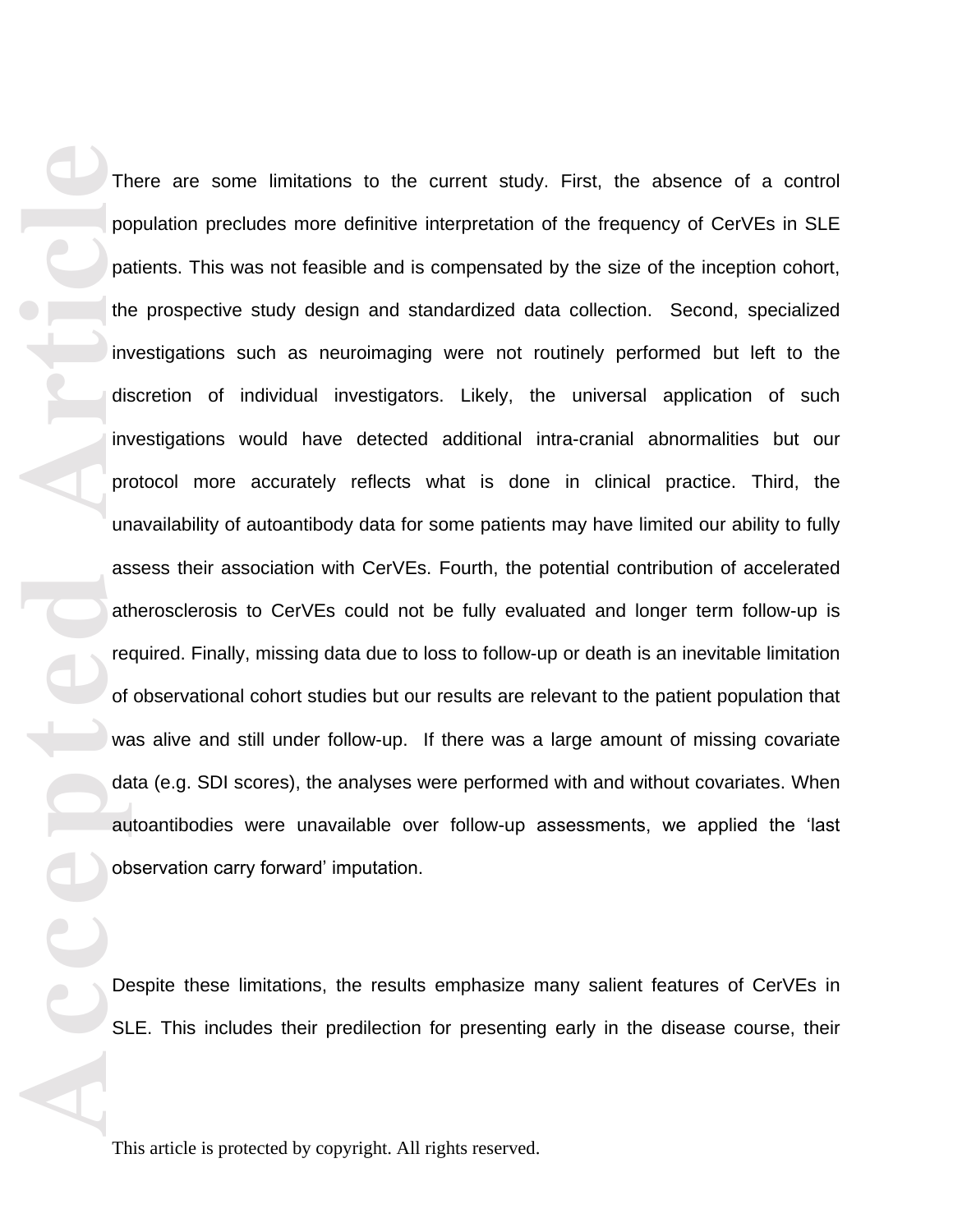association with clinical and serological variables and their short and long-term impact on HRQoL.

## **References**

- 1. Ainiala H, Loukkola J, Peltola J, Korpela M, Hietaharju A. The prevalence of neuropsychiatric syndromes in systemic lupus erythematosus. Neurology 2001;57:496-500.
- 2. Brey RL, Holliday SL, Saklad AR, et al. Neuropsychiatric syndromes in lupus: prevalence using standardized definitions. Neurology 2002;58:1214-20.
- 3. Hanly JG, McCurdy G, Fougere L, Douglas JA, Thompson K. Neuropsychiatric events in systemic lupus erythematosus: attribution and clinical significance. J Rheumatol 2004;31:2156-62.
- 4. Sanna G, Bertolaccini ML, Cuadrado MJ, Laing H, Mathieu A, Hughes GR. Neuropsychiatric manifestations in systemic lupus erythematosus: prevalence and association with antiphospholipid antibodies. J Rheumatol 2003;30:985-92. 5. Sibbitt WL, Jr., Brandt JR, Johnson CR, et al. The incidence and prevalence of neuropsychiatric syndromes in pediatric onset systemic lupus erythematosus. J Rheumatol 2002;29:1536-42.
- 6. Hanly JG, Urowitz MB, Sanchez-Guerrero J, et al. Neuropsychiatric events at the time of diagnosis of systemic lupus erythematosus: an international inception cohort study. Arthritis Rheum 2007;56:265-73.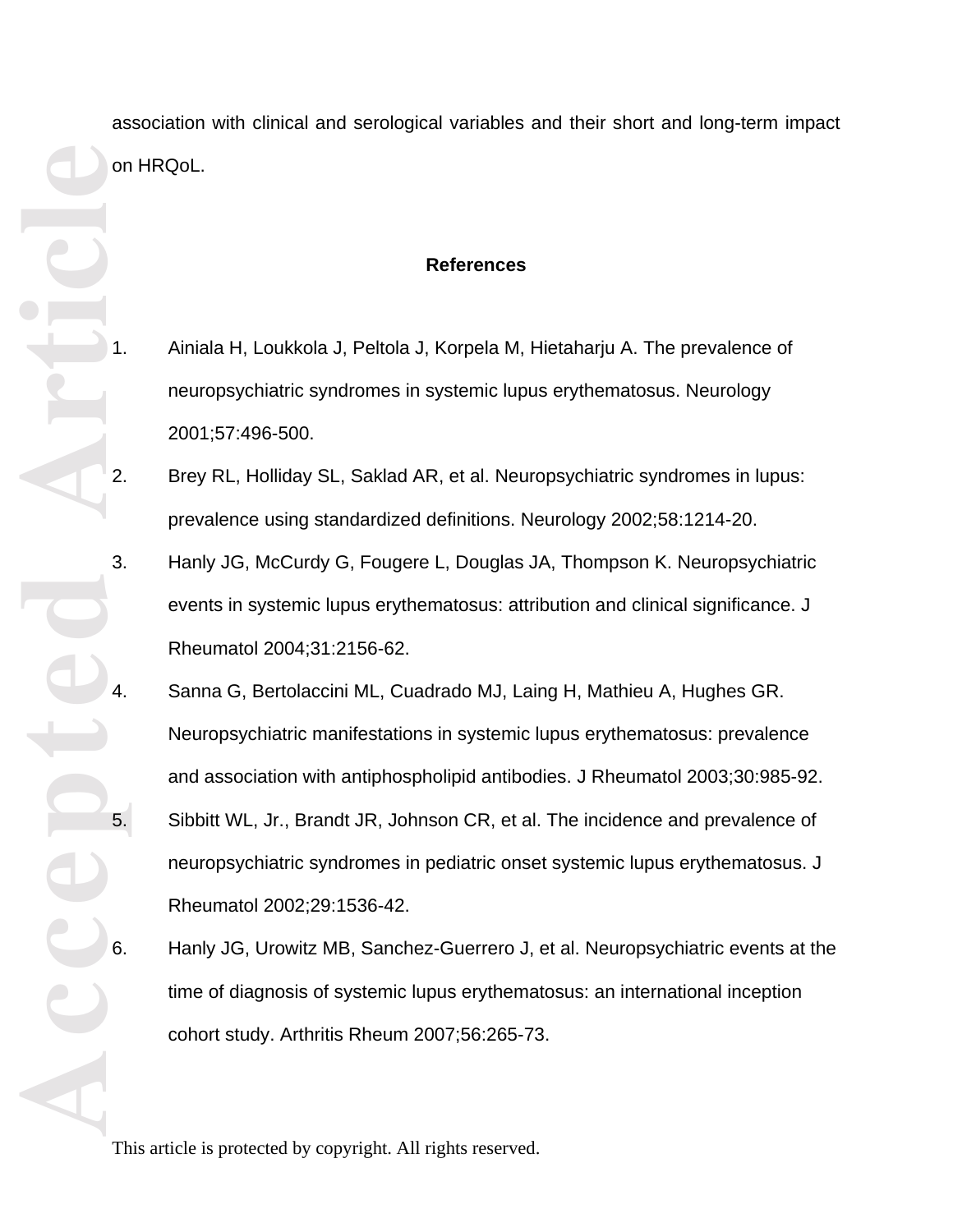- 7. Hanly JG, Urowitz MB, Su L, et al. Prospective analysis of neuropsychiatric events in an international disease inception cohort of patients with systemic lupus erythematosus. Ann Rheum Dis 2010;69:529-35.
- 8. Ainiala H, Hietaharju A, Loukkola J, et al. Validity of the new American College of Rheumatology criteria for neuropsychiatric lupus syndromes: a population-based evaluation. Arthritis Rheum 2001;45:419-23.
- 9. Isenberg D, Ramsey-Goldman R. Systemic Lupus International Collaborating Group--onwards and upwards? Lupus 2006;15:606-7.
- 10. Hochberg MC. Updating the American College of Rheumatology revised criteria for the classification of systemic lupus erythematosus. Arthritis Rheum 1997;40:1725.
- 11. Gladman DD, Ibanez D, Urowitz MB. Systemic lupus erythematosus disease activity index 2000. J Rheumatol 2002;29:288-91.
- Accepted<sup>"</sup> Europe 12. Gladman D, Ginzler E, Goldsmith C, et al. The development and initial validation of the Systemic Lupus International Collaborating Clinics/American College of Rheumatology damage index for systemic lupus erythematosus. Arthritis Rheum 1996;39:363-9.
	- 13. The American College of Rheumatology nomenclature and case definitions for neuropsychiatric lupus syndromes. Arthritis Rheum 1999;42:599-608.
	- 14. Hanly JG, Urowitz MB, Su L, et al. Short-term outcome of neuropsychiatric events in systemic lupus erythematosus upon enrollment into an international inception cohort study. Arthritis Rheum 2008;59:721-9.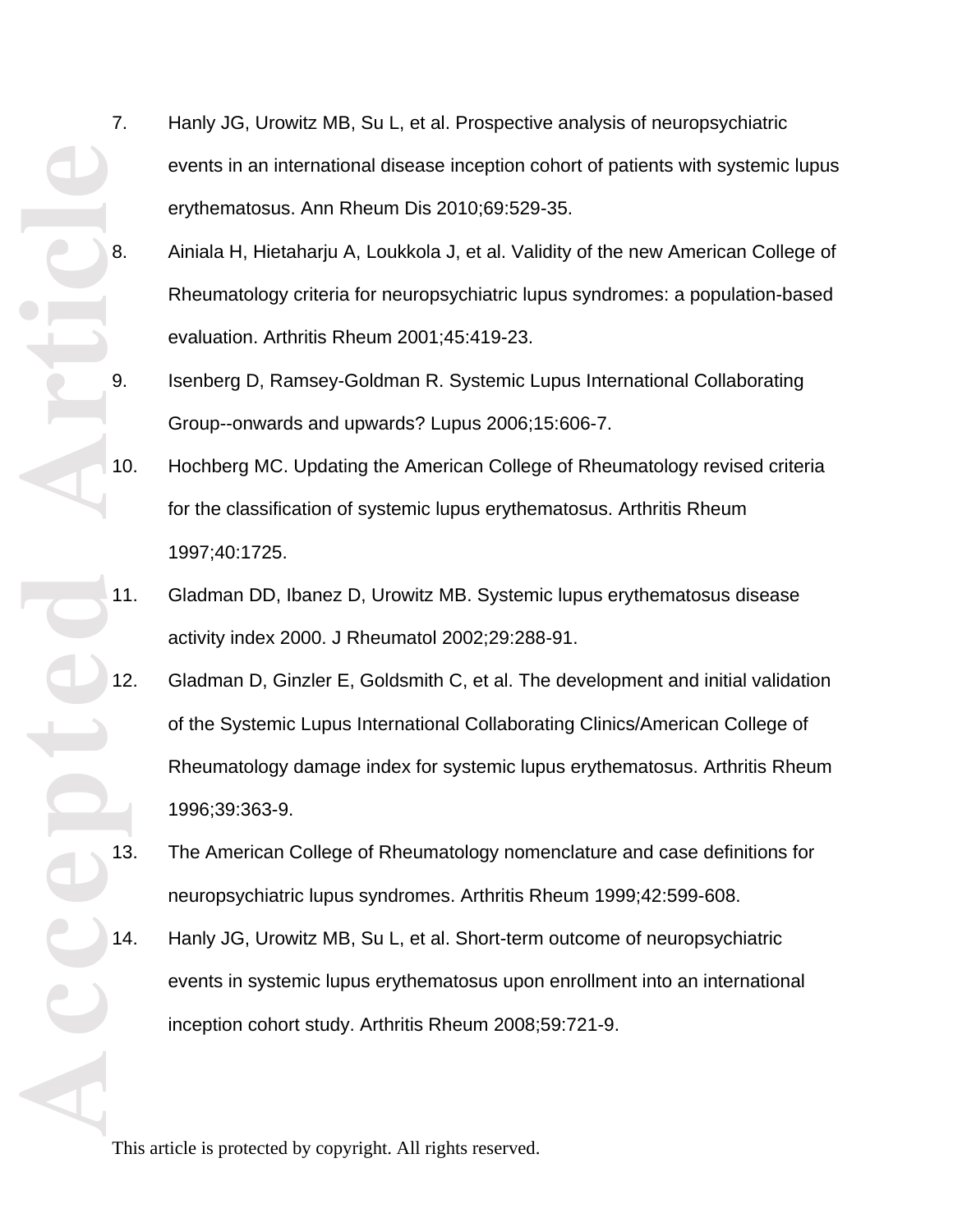- 15. Hanly JG, Urowitz MB, Jackson D, et al. SF-36 summary and subscale scores are reliable outcomes of neuropsychiatric events in systemic lupus erythematosus. Ann Rheum Dis 2011;70:961-7.
- 16. Thumboo J, Fong KY, Ng TP, et al. Validation of the MOS SF-36 for quality of life assessment of patients with systemic lupus erythematosus in Singapore. J Rheumatol 1999;26:97-102.
- 17. Merrill JT, Zhang HW, Shen C, et al. Enhancement of protein S anticoagulant function by beta2-glycoprotein I, a major target antigen of antiphospholipid antibodies: beta2-glycoprotein I interferes with binding of protein S to its plasma inhibitor, C4b-binding protein. Thromb Haemost 1999;81:748-57.
- 18. Merrill JT, Shen C, Gugnani M, Lahita RG, Mongey AB. High prevalence of antiphospholipid antibodies in patients taking procainamide. J Rheumatol 1997;24:1083-8.
- 19. Erkan D, Zhang HW, Shriky RC, Merrill JT. Dual antibody reactivity to beta2 glycoprotein I and protein S: increased association with thrombotic events in the antiphospholipid syndrome. Lupus 2002;11:215-20.
- Accepted \*\* 20. Hanly JG, Urowitz MB, Siannis F, et al. Autoantibodies and neuropsychiatric events at the time of systemic lupus erythematosus diagnosis: results from an international inception cohort study. Arthritis Rheum 2008;58:843-53.
	- 21. Petri M, Orbai AM, Alarcon GS, et al. Derivation and validation of the Systemic Lupus International Collaborating Clinics classification criteria for systemic lupus erythematosus. Arthritis Rheum 2012;64:2677-86.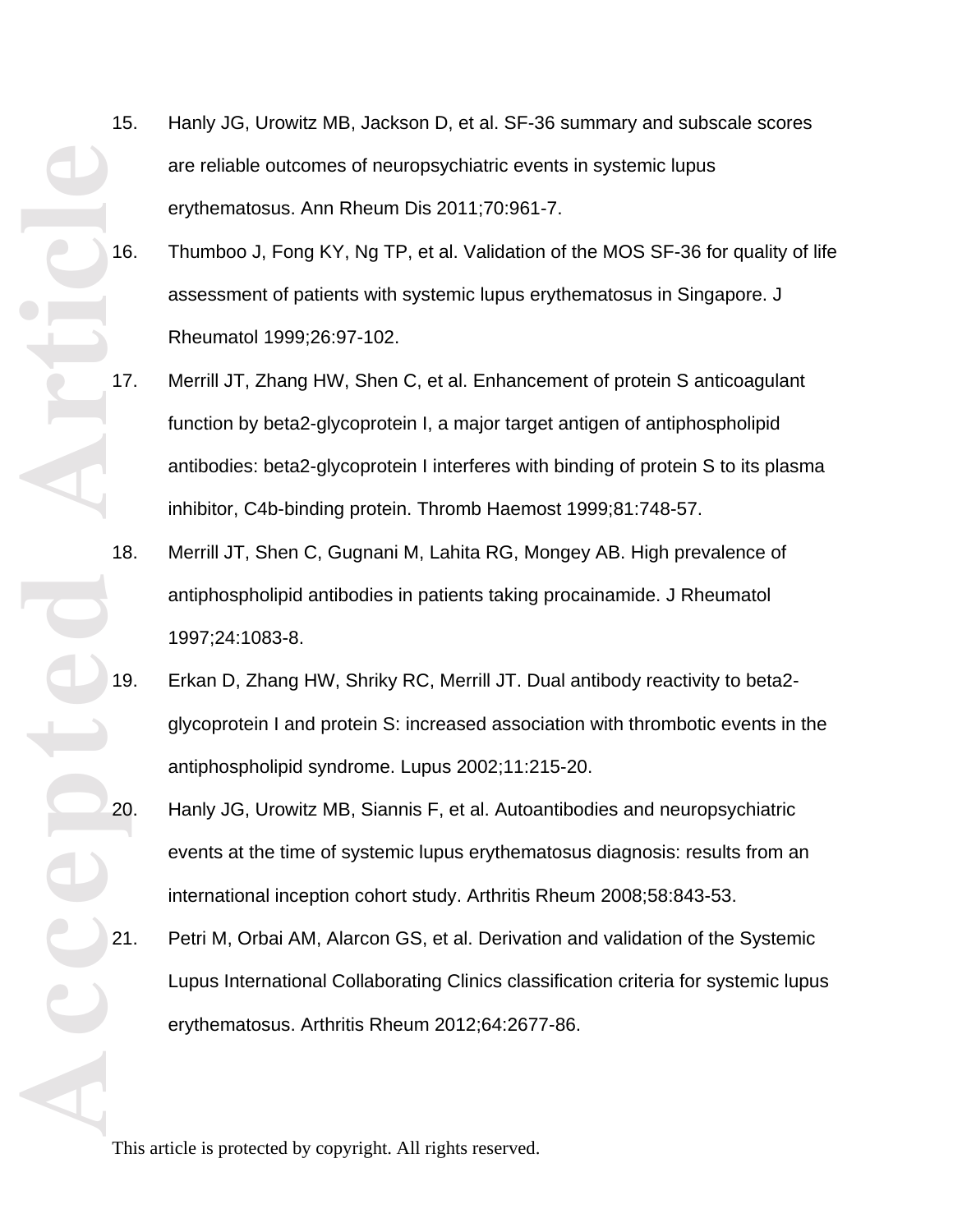- 22. Unterman A, Nolte JE, Boaz M, Abady M, Shoenfeld Y, Zandman-Goddard G. Neuropsychiatric syndromes in systemic lupus erythematosus: a meta-analysis. Semin Arthritis Rheum 2011;41:1-11.
- 23. Hanly JG, Urowitz MB, O'Keeffe AG, et al. Headache in systemic lupus erythematosus: results from a prospective, international inception cohort study. Arthritis Rheum 2013;65:2887-97.
- 24. Hanly JG, Su L, Urowitz MB, et al. Mood Disorders in Systemic Lupus Erythematosus: Results From an International Inception Cohort Study. Arthritis & rheumatology 2015;67:1837-47.
- 25. Hanly JG, Urowitz MB, Su L, et al. Seizure disorders in systemic lupus erythematosus results from an international, prospective, inception cohort study. Ann Rheum Dis 2012;71:1502-9.
- 26. Urowitz MB, Gladman D, Ibanez D, et al. Atherosclerotic vascular events in a multinational inception cohort of systemic lupus erythematosus. Arthritis Care Res (Hoboken) 2010;62:881-7.
- **Accepted Articl**e 27. Calvo-Alen J, Alarcon GS, Tew MB, et al. Systemic lupus erythematosus in a multiethnic US cohort: XXXIV. Deficient mannose-binding lectin exon 1 polymorphisms are associated with cerebrovascular but not with other arterial thrombotic events. Arthritis Rheum 2006;54:1940-5.
	- 28. Mok CC, Ho LY, To CH. Annual incidence and standardized incidence ratio of cerebrovascular accidents in patients with systemic lupus erythematosus. Scand J Rheumatol 2009;38:362-8.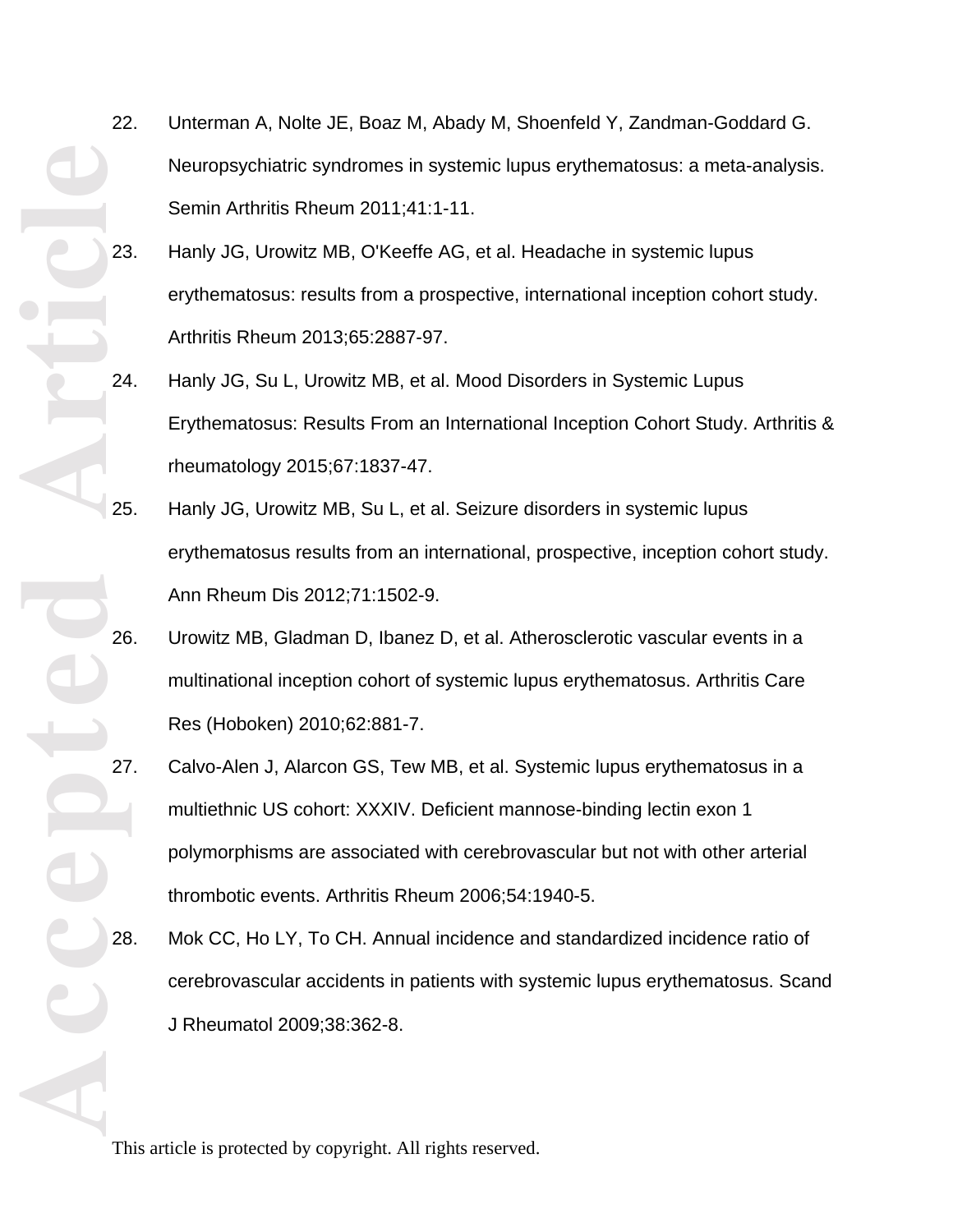- **Accepted Article** 29. Nguyen-Oghalai TU, Wu H, McNearney TA, Granger CV, Ottenbacher KJ. Functional outcome after stroke in patients with rheumatoid arthritis and systemic lupus erythematosus. Arthritis Rheum 2008;59:984-8.
	- 30. Ward MM. Outcomes of hospitalizations for myocardial infarctions and cerebrovascular accidents in patients with systemic lupus erythematosus. Arthritis Rheum 2004;50:3170-6.
	- 31. Golder V, Ooi JJY, Antony AS, et al. Discordance of patient and physician health status concerns in systemic lupus erythematosus. Lupus 2017:961203317722412.
	- 32. Sutanto B, Singh-Grewal D, McNeil HP, et al. Experiences and perspectives of adults living with systemic lupus erythematosus: thematic synthesis of qualitative studies. Arthritis Care Res (Hoboken) 2013;65:1752-65.
	- 33. Drenkard C, Dunlop-Thomas C, Easley K, Bao G, Brady T, Lim SS. Benefits of a self-management program in low-income African-American women with systemic lupus erythematosus: results of a pilot test. Lupus 2012;21:1586-93.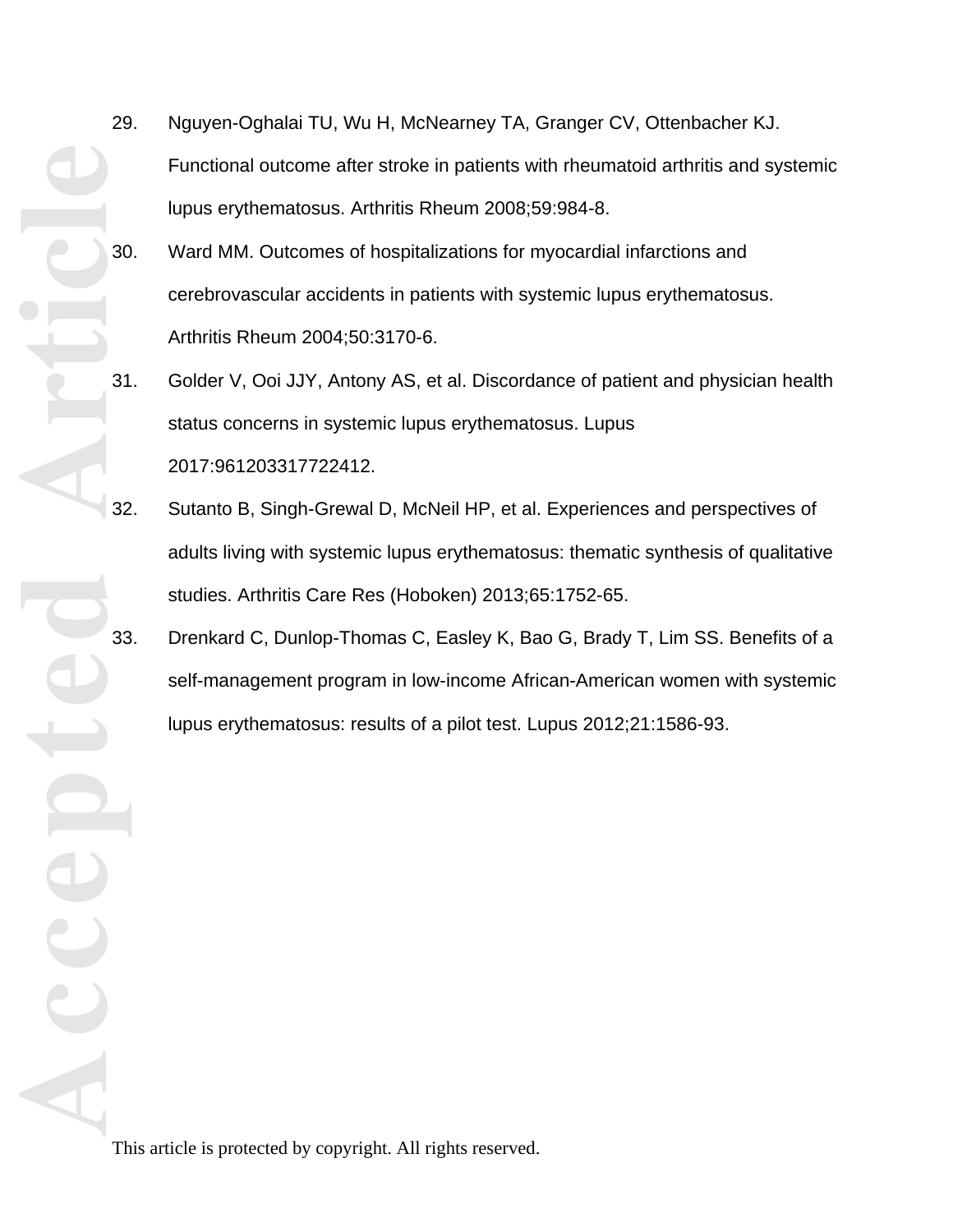| <b>Number of Patients</b>                 |                                | 1826                             |  |  |
|-------------------------------------------|--------------------------------|----------------------------------|--|--|
| Gender (%)                                | Female                         | 1622 (88.8)                      |  |  |
|                                           | Male                           | 204 (11.2)                       |  |  |
| Age (years) (mean $\pm$ SD)               |                                | $35.1 \pm 13.3$                  |  |  |
| Race/Ethnicity (%)                        | Caucasian                      | 891 (48.8)                       |  |  |
|                                           | African ancestry               | 306 (16.8)                       |  |  |
|                                           | Asian                          | 275(15.1)                        |  |  |
|                                           | Hispanic                       | 282 (15.4)                       |  |  |
|                                           | Other                          | 72 (3.9)                         |  |  |
| Single/Married/Other (%)                  |                                | 818 (44.9)/767 (42.1)/237 (13.0) |  |  |
| Post secondary education (%)              |                                | 1064 (61.9)                      |  |  |
| Disease duration (months) (mean $\pm$ SD) |                                | $5.6 \pm 4.2$                    |  |  |
| Number of ACR criteria (mean $\pm$ SD)    |                                | $4.9 \pm 1.1$                    |  |  |
| ACR manifestations (%)                    |                                |                                  |  |  |
|                                           | Malar rash                     | 660 (36.1)                       |  |  |
|                                           | Discoid rash                   | 227 (12.4)                       |  |  |
|                                           | Photosensitivity               | 652 (35.7)                       |  |  |
|                                           | Oral/nasal ulcers              | 677 (37.1)                       |  |  |
|                                           | <b>Serositis</b>               | 502 (27.5)                       |  |  |
|                                           | <b>Arthritis</b>               | 1368 (74.9)                      |  |  |
|                                           | Renal disorder                 | 510 (27.9)                       |  |  |
|                                           | Neurological disorder          | 88 (4.8)                         |  |  |
|                                           | Hematologic disorder           | 1129 (61.8)                      |  |  |
|                                           | Immunologic disorder           | 1392 (76.2)                      |  |  |
|                                           | Antinuclear antibody           | 1731 (94.8)                      |  |  |
| SLEDAI-2K score (mean $\pm$ SD)           |                                | $5.3 \pm 5.4$                    |  |  |
| SLICC/ACR damage index score (mean ± SD)  |                                | $0.31 \pm 0.73$                  |  |  |
| Medications (%)                           | Corticosteroids                |                                  |  |  |
|                                           | Antimalarials                  | 1284 (70.3)                      |  |  |
|                                           | Immunosuppressants             | 1231 (67.4)                      |  |  |
|                                           | <b>ASA</b>                     | 732 (40.1)                       |  |  |
|                                           | Antidepressants                | 256 (14.0)                       |  |  |
|                                           | Warfarin                       | 183 (10.0)                       |  |  |
|                                           | Anticonvulsants                | 96(5.3)                          |  |  |
|                                           | Antipsychotics                 | 80(4.4)                          |  |  |
|                                           |                                | 12(0.7)                          |  |  |
|                                           |                                |                                  |  |  |
| Autoantibodies (%)                        | Lupus anticoagulant            | 241/1174 (20.5)                  |  |  |
|                                           | Anticardiolipin                | 138/1142 (12.1)                  |  |  |
|                                           | Anti- $\beta_2$ glycoprotein-l | 163/1142 (14.3)                  |  |  |
|                                           | Anti-ribosomal P               | 112/1136 (9.9)                   |  |  |
|                                           | Anti-NR2                       | 130/1064 (12.2)                  |  |  |
|                                           |                                |                                  |  |  |

**Table 1:** Demographic and clinical manifestations of SLE patients at enrolment.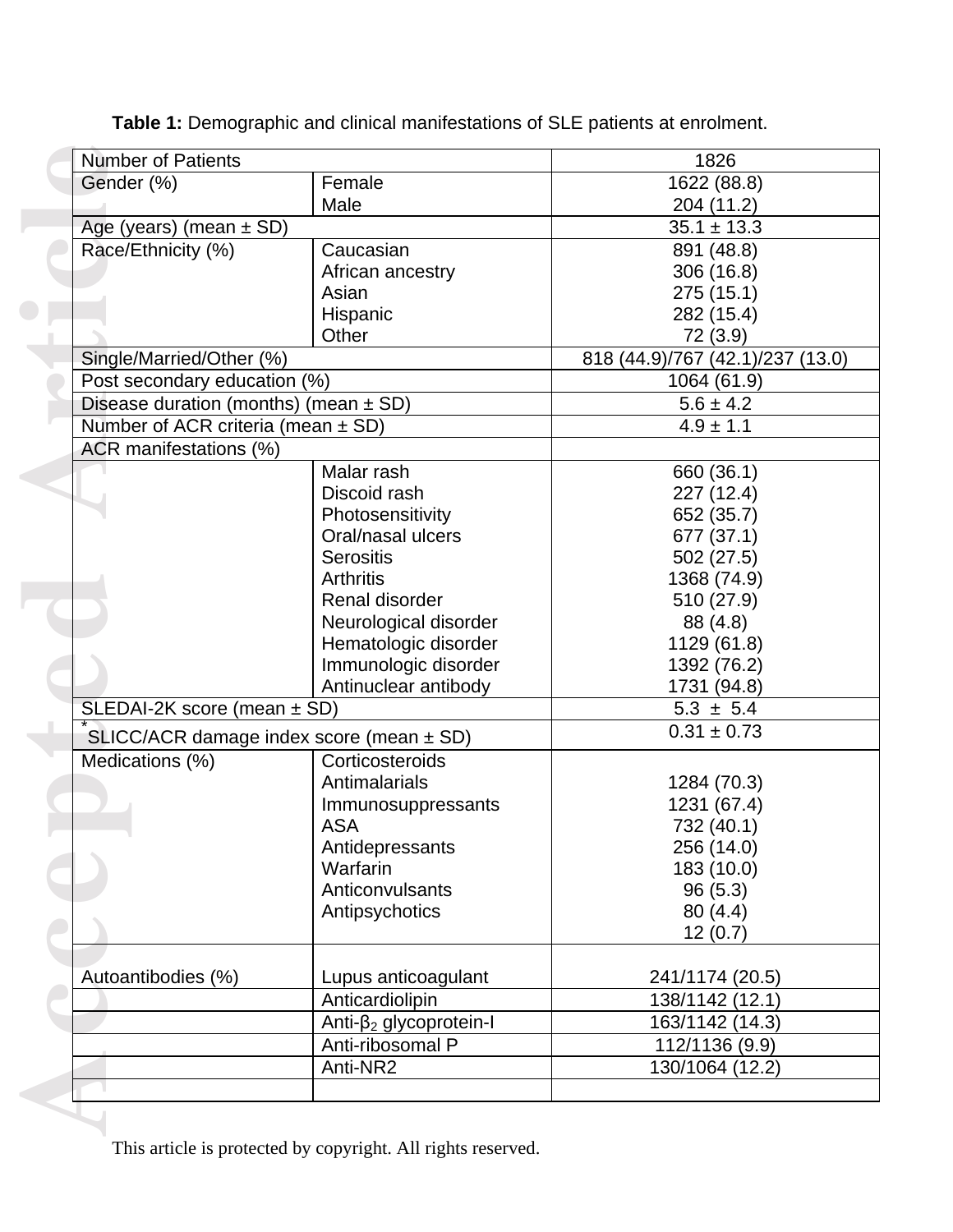| Smoking (%)               | 270/1824 (14.8) |
|---------------------------|-----------------|
| Hypertension (%)          | 627/1823 (34.4) |
| Diabetes (%)              | 67/1808 (3.7)   |
| Obese $(\%)$              | 548/1752 (31.3) |
| Hypercholesterolemia (%)  | 648/1824 (35.5) |
| Family history of CAD (%) | 427/1826 (23.4) |

**Table 2:** Multivariate regression analysis for predictors of cerebrovascular events attributed to SLE (model B).

| <b>Variable</b>                                                  |                                  | <b>Hazard</b><br><b>Ratio</b> | <b>Hazard</b><br>Ratio<br>(lower<br>95% CI) | <b>Hazard</b><br>Ratio<br>(upper<br>95% CI) | P-value<br>(Wald) |
|------------------------------------------------------------------|----------------------------------|-------------------------------|---------------------------------------------|---------------------------------------------|-------------------|
| Other ongoing<br>NP events(ref:<br>No NP events)                 | Any SLE NP<br>events ongoing     | 3.16                          | 1.73                                        | 5.75                                        | $-.001$           |
|                                                                  | All non-SLE NP<br>events ongoing | 2.60                          | 1.49                                        | 4.51                                        | $-.001$           |
|                                                                  | overall (Wald)                   |                               |                                             |                                             | < .001            |
| <b>Enrollment</b><br>window                                      | Yes                              | 6.08                          | 3.18                                        | 11.64                                       | < .001            |
| <b>Sex</b>                                                       | Female                           | 0.70                          | 0.41                                        | 1.21                                        | 0.200             |
| <b>Disease</b><br>duration (years)                               |                                  | 0.94                          | 0.85                                        | 1.04                                        | 0.201             |
| Race/Ethnicity/I<br>ocation (ref:<br><b>EU/CAN</b><br>Caucasian) | Asian                            | 0.67                          | 0.28                                        | 1.62                                        | 0.376             |
|                                                                  | Hispanic                         | 1.29                          | 0.67                                        | 2.48                                        | 0.454             |
|                                                                  | <b>Other African</b>             | 1.43                          | 0.64                                        | 3.19                                        | 0.381             |
|                                                                  | <b>US African</b>                | 2.04                          | 1.01                                        | 4.13                                        | 0.047             |
|                                                                  | <b>US Caucasian</b>              | 0.95                          | 0.46                                        | 1.97                                        | 0.899             |
|                                                                  | other                            | 1.04                          | 0.34                                        | 3.16                                        | 0.943             |
|                                                                  | Global (Wald) test               |                               |                                             |                                             | 0.337             |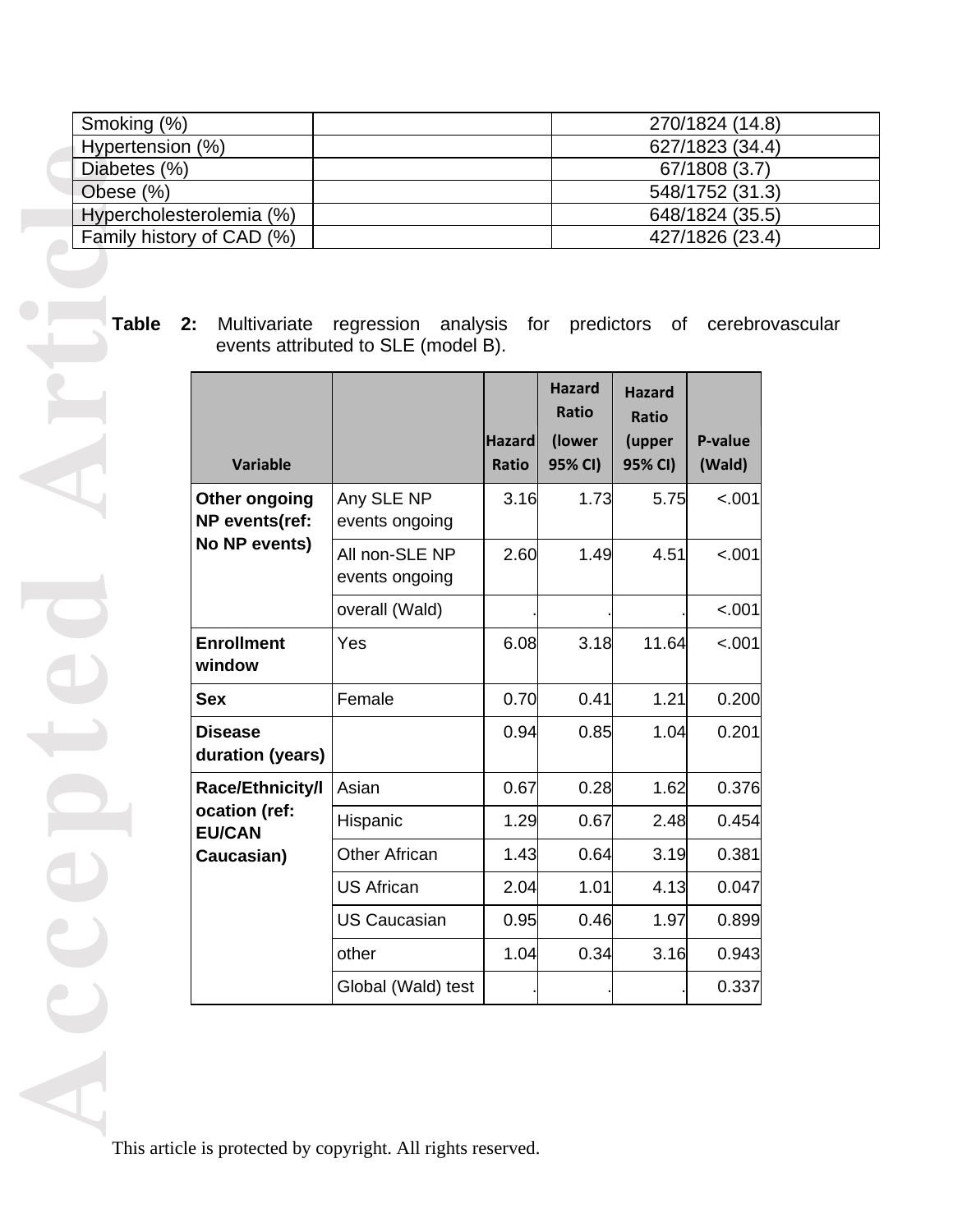

**Figure 1:** The estimated cumulative incidence of initial (A) and recurrent (B) cerebrovascular events (CerVE). Events were attributed to SLE using attribution model

Time (years) since SLE diagnosis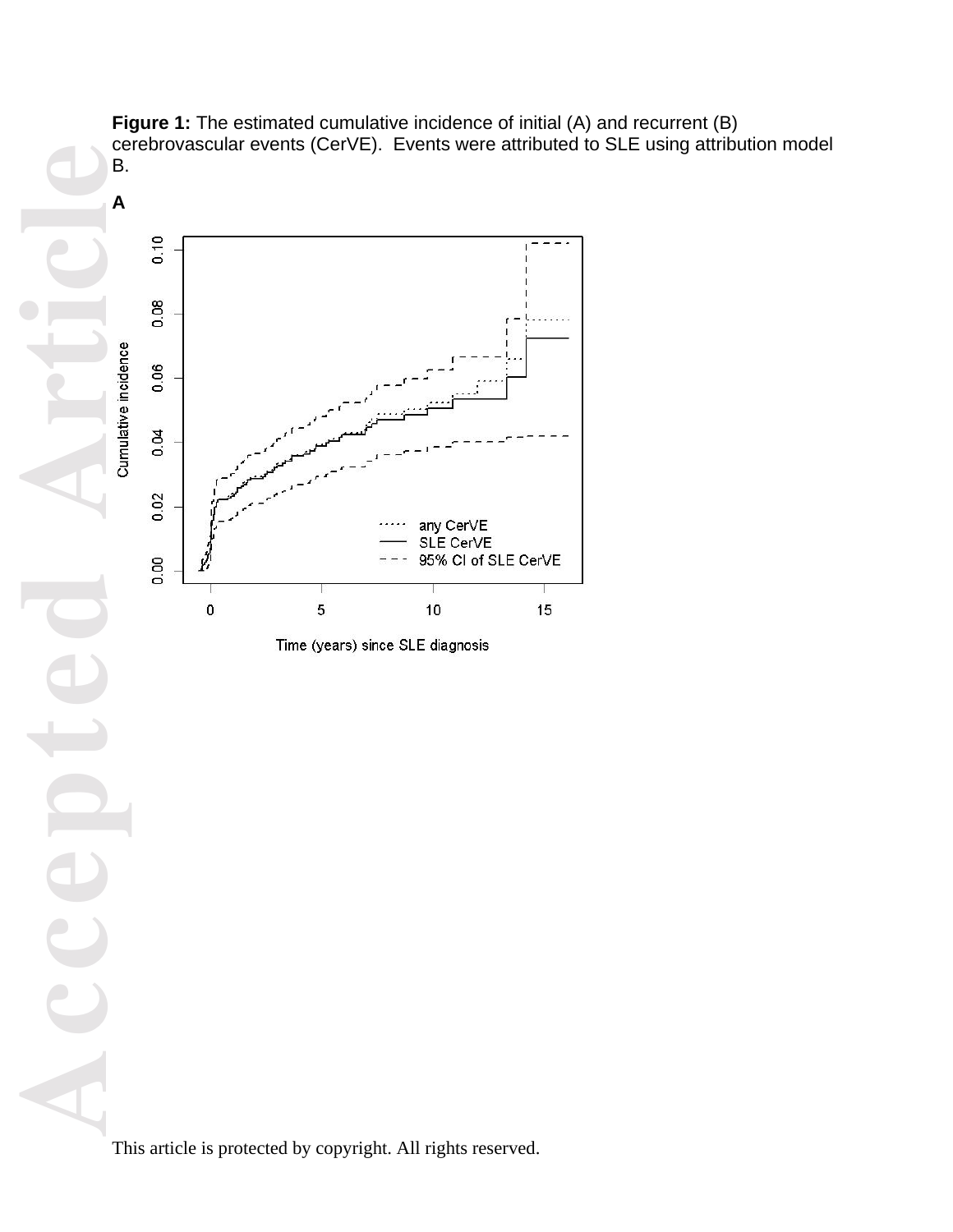

Time (years) since 1st to the 2nd SLE CerVE

Accepted Article **B**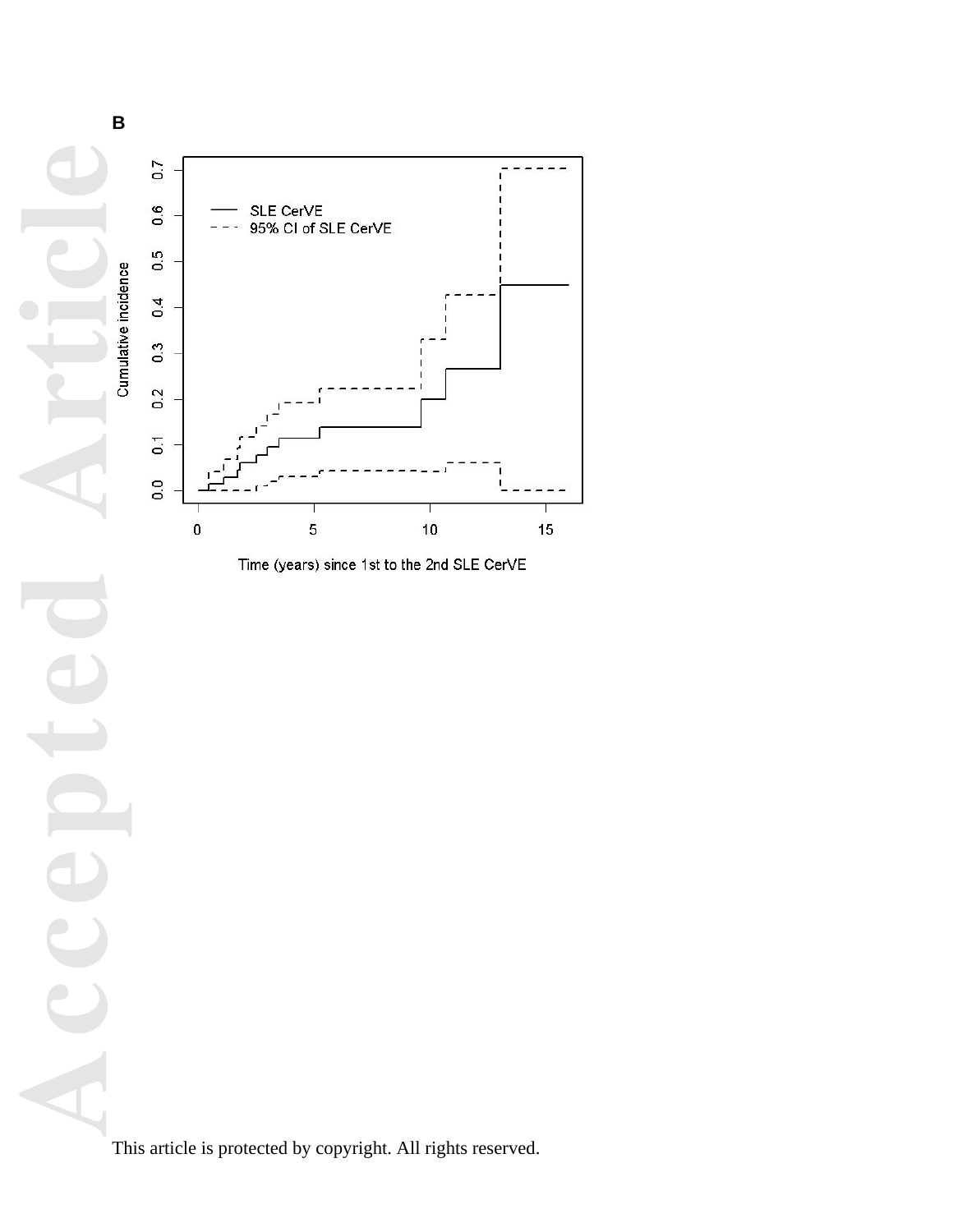**Figure 2:** Physician determined change in cerebrovascular events (CerVE) attributed to SLE (model B). A: Survival curves for resolution. B: The highest and lowest Likert scale scores over the duration of followup are shifted to the right indicated improvement.

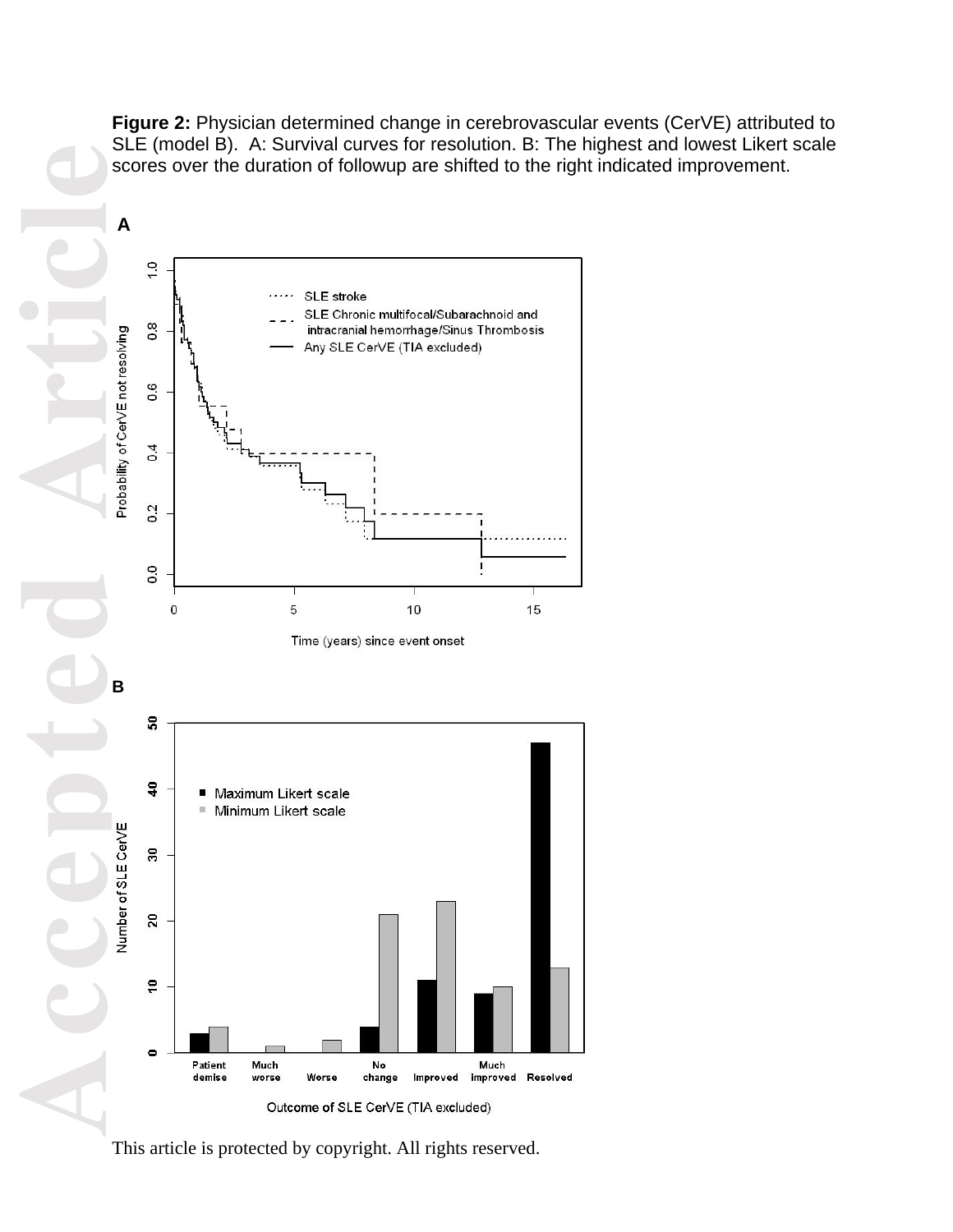**Figure 3:** Association of SF-36 summary and subscale scores with cerebrovascular events (CerVE) attributed to SLE using attribution model B.

A: mean (SD) physical component summary (PCS) and mental component summary (MCS) scores in the 3 patient groups. The number of assessments contributing to each bar are aggregated for patients over time. Thus one patient can contribute to both groups if her/his CerVE/NP status changed over time.

B: comparison individual subscale scores in the 3 patient groups. The SF-36 subscales are  $VT = Vitality$ ,  $SF = Social function$ ,  $RE = Role$  emotion,  $MH = Mental$  health,  $PF =$ Physical function,  $RP = R$ ole physical,  $BP = B$ odily pain,  $GH = G$ eneral health.



This article is protected by copyright. All rights reserved.

**A**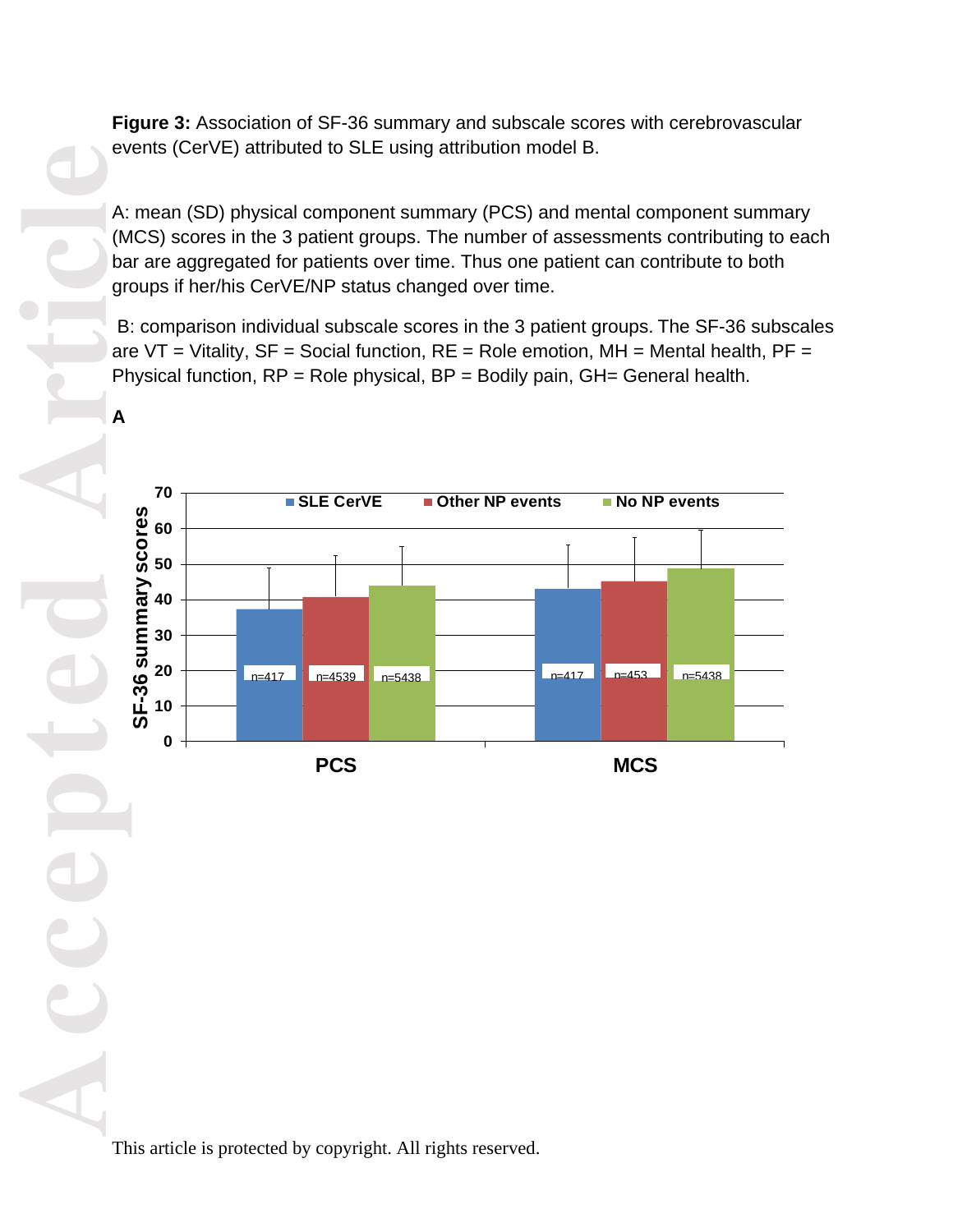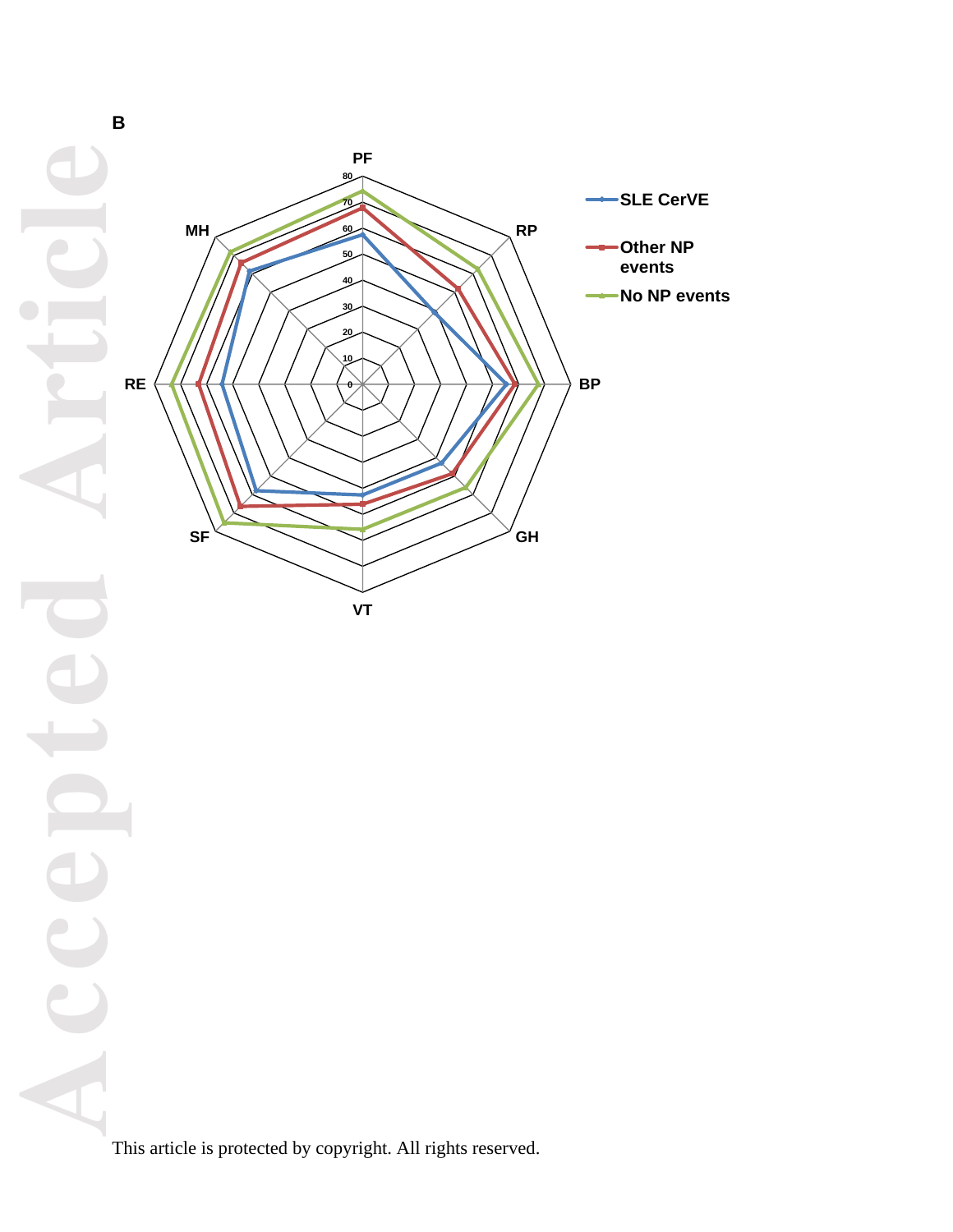**Figure 4:** SF-36 physical component summary (PCS) and mental component summary (MCS) scores with cerebrovascular events (CerVE) over time. Events were attributed to SLE using attribution model B.